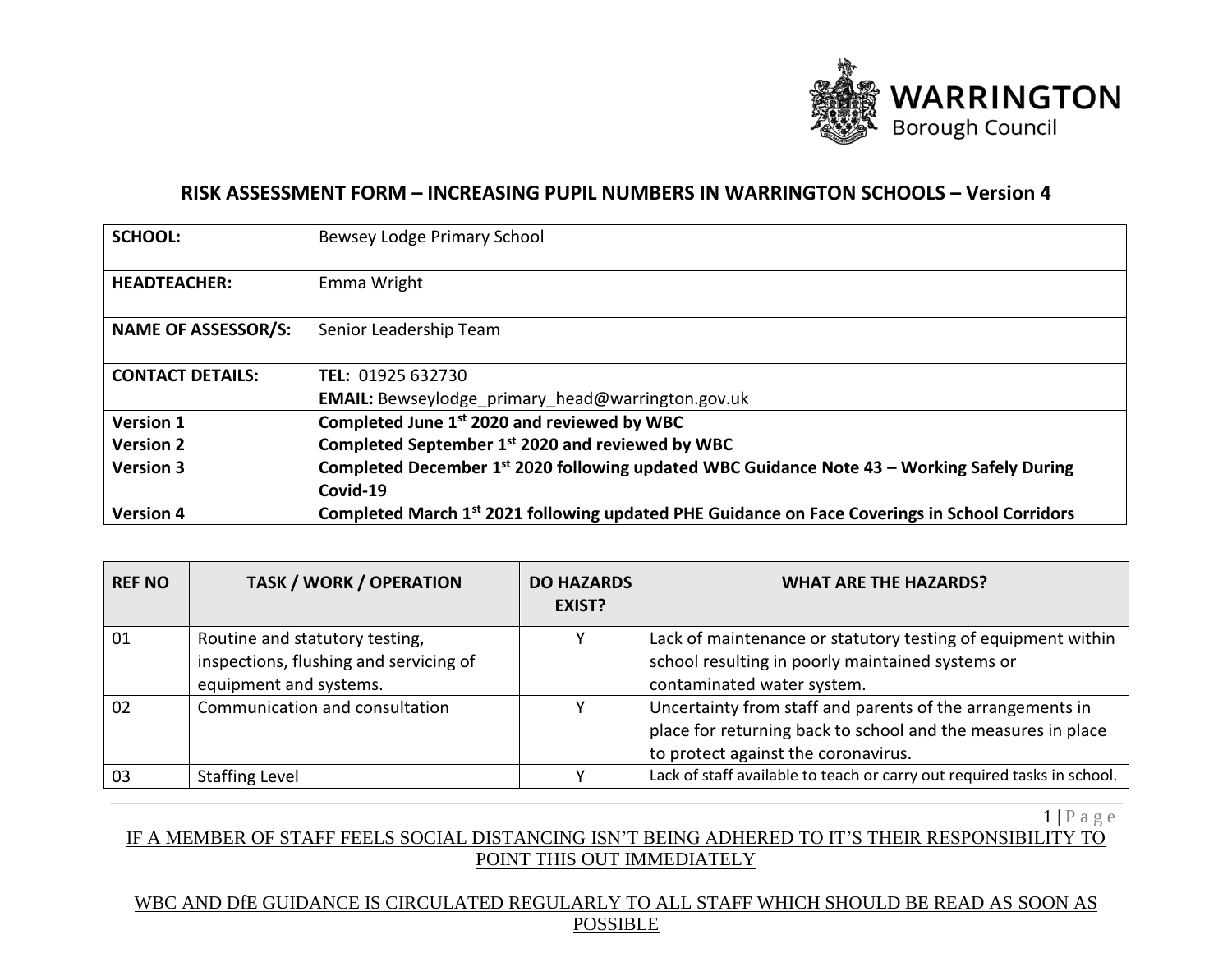

| <b>REF NO</b> | <b>TASK / WORK / OPERATION</b>                   | <b>DO HAZARDS</b><br><b>EXIST?</b> | <b>WHAT ARE THE HAZARDS?</b>                                                                                                                            |
|---------------|--------------------------------------------------|------------------------------------|---------------------------------------------------------------------------------------------------------------------------------------------------------|
| 04            | <b>Fire Wardens and First Aiders</b>             | Y                                  | Lack of fire wardens or first aiders available to deal with<br>emergency or accident.                                                                   |
| 05            | Travelling to and from school                    | Y                                  | Unable to maintain social distancing measures and mixing of<br>pupils on home to school transport / public transport                                    |
| 06            | Arrival and departure of school staff            | Y                                  | Mixing of staff and non-adherence to social distancing<br>measures during the arrival to and departure from school                                      |
| 07            | Drop off and collection of children              | Y                                  | Mixing of parents and carers / children and young people and<br>non-adherence of social distancing measures during the drop<br>off and collection times |
| 08            | Use of classroom space                           | Y                                  | Unable to maintain social distancing measures in the<br>classroom                                                                                       |
| 09            | Movement around the building                     | Y                                  | Unable to maintain social distancing measures and mixing of<br>pupils and staff whilst moving around the building                                       |
| 10            | Use of shared equipment and resources            | Y                                  | Higher risk of contamination if pupils and staff use shared<br>equipment and resources                                                                  |
| 11            | Use of shared spaces                             | Y                                  | Higher risk of contamination if pupils and staff use shared<br>spaces                                                                                   |
| 12            | Use of outdoor spaces and equipment              | Y                                  | Higher risk of contamination if pupils and staff use shared<br>outdoor spaces and equipment                                                             |
| 13            | Break / lunch times                              | Y                                  | Mixing of pupils during break and lunch times and<br>maintenance of social distancing measures                                                          |
| 14            | Provision of school meals                        | Y                                  | Mixing of staff and pupils whilst providing school meals                                                                                                |
| 15            | Access to toilets and hand washing<br>facilities | Y                                  | Mixing of pupils/staff during visits to toilets and hand<br>washing facilities                                                                          |

## IF A MEMBER OF STAFF FEELS SOCIAL DISTANCING ISN'T BEING ADHERED TO IT'S THEIR RESPONSIBILITY TO POINT THIS OUT IMMEDIATELY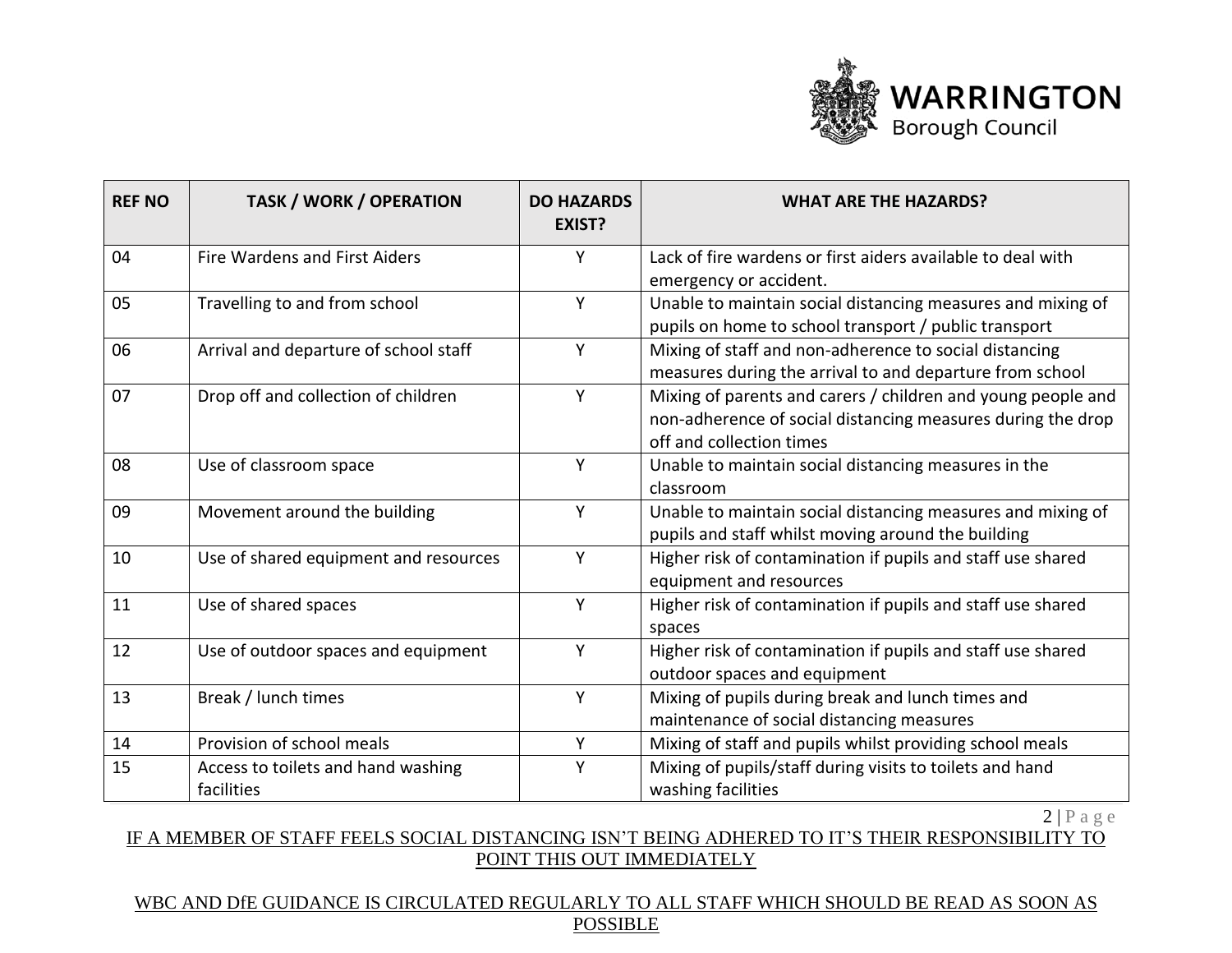

| <b>REF NO</b> | <b>TASK / WORK / OPERATION</b>                       | <b>DO HAZARDS</b><br>EXIST? | <b>WHAT ARE THE HAZARDS?</b>                                                                                               |
|---------------|------------------------------------------------------|-----------------------------|----------------------------------------------------------------------------------------------------------------------------|
| 16            | Physical education lessons and contact<br>sports     |                             | Unable to maintain social distancing measures during contact<br>sport and physical education lessons                       |
| 17            | Supporting clinically vulnerable pupils<br>and staff |                             | Pupils and staff are at higher risk of severe illness if they do<br>not maintain social distancing / follow medical advice |
| 18            | Managing symptomatic pupils and staff                |                             | Risk of infecting pupils and staff if symptomatic pupils and<br>staff are not managed in line with the guidance            |
| 19            | Managing visitors and temporary staff                |                             | Visitors do not adhere to social distancing measures put in<br>place                                                       |
| 20            | Delivery of inbound goods                            |                             | Ineffective infection control and increased risk of infection                                                              |
| 21            | Cleaning                                             |                             | Ineffective infection control and increased risk of infection                                                              |

## 3 | P a g e IF A MEMBER OF STAFF FEELS SOCIAL DISTANCING ISN'T BEING ADHERED TO IT'S THEIR RESPONSIBILITY TO POINT THIS OUT IMMEDIATELY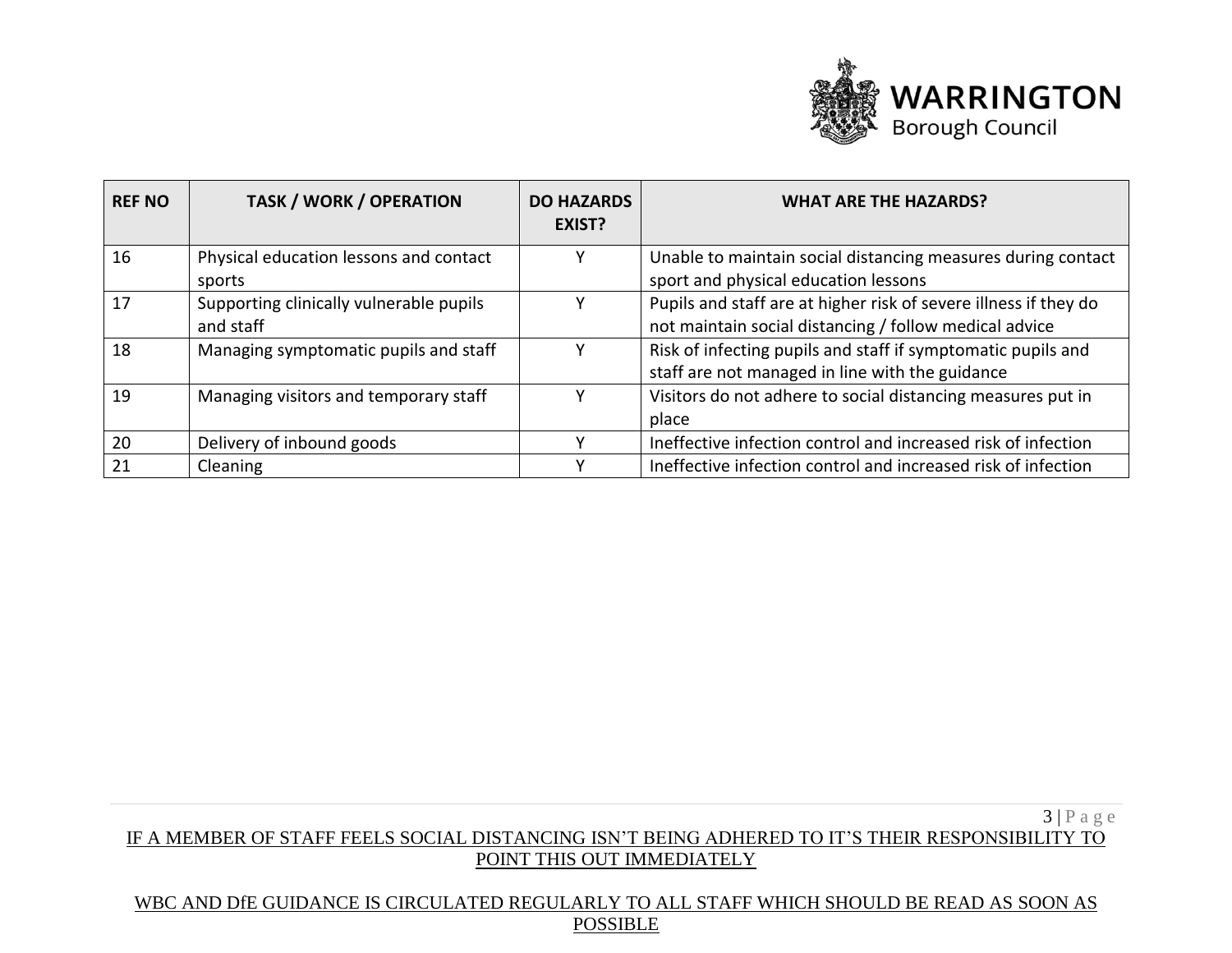IF A MEMBER OF STAFF FEELS SOCIAL DISTANCING ISN'T BEING ADHERED TO IT'S THEIR RESPONSIBILITY TO POINT THIS OUT IMMEDIATELY

WBC AND DfE GUIDANCE IS CIRCULATED REGULARLY TO ALL STAFF WHICH SHOULD BE READ AS SOON AS POSSIBLE



### **RISK SCORING**

Each hazard should be scored using the matrix below. A risk rating score should be given in light of the Existing Control Measures and then this should be revised following the application of the Mitigation Action Taken The risk rating score is based on the **Severity of the Risk x** the **Likelihood.**

|                               |                                     |                |     |                                                                 | LIKELIHOOD (L)        |                                    |                        |                   |                       |                                            |                    |       |                                     |                        |                      |
|-------------------------------|-------------------------------------|----------------|-----|-----------------------------------------------------------------|-----------------------|------------------------------------|------------------------|-------------------|-----------------------|--------------------------------------------|--------------------|-------|-------------------------------------|------------------------|----------------------|
|                               | <b>SEVERITY OF RISK (S)</b>         | 1.             |     | 2.                                                              | 3.                    | 4.                                 | 5.                     |                   |                       | Lx $S = RISK RATING SCORE (RR)$            |                    |       |                                     |                        |                      |
|                               |                                     | <b>RARE</b>    |     | <b>UNLIKELY</b>                                                 | <b>POSSIBLE</b>       | <b>VERY</b>                        | <b>ALMOST</b>          |                   |                       |                                            |                    |       |                                     |                        |                      |
|                               |                                     |                |     |                                                                 |                       | <b>LIKELY</b>                      | <b>CERTAIN</b>         |                   | LOW (L)<br>$1-8$      | <b>NO FURTHER ACTION REQUIRED</b>          |                    |       |                                     |                        |                      |
| 1                             | Insignificant                       | $\mathbf{1}$   |     |                                                                 | 3 <sup>1</sup>        | 4                                  | 5.                     |                   |                       |                                            |                    |       |                                     |                        |                      |
| $\overline{2}$                | Low                                 | 2 <sup>1</sup> |     |                                                                 | 6 <sup>1</sup>        | 8                                  | <b>10</b>              | <b>MEDIUM (M)</b> |                       | FURTHER CONTROL MEASURES REQUIRED AND      |                    |       |                                     |                        |                      |
| $\overline{\mathbf{3}}$       | <b>Tolerable</b>                    | з              |     | 6                                                               | 9                     | 12                                 | 15                     | $9 - 15$          |                       | IMPLEMENTED BEFORE PROCEEDING.             |                    |       |                                     |                        |                      |
| $\overline{a}$<br>$5^{\circ}$ | <b>Major</b><br>Intolerable         |                |     | -8<br>10 <sub>1</sub>                                           | 12 <sub>2</sub><br>15 | 16 <sub>1</sub><br>20 <sub>1</sub> | 20<br>25 <sub>1</sub>  |                   | HIGH (H)<br>$16 - 25$ | <b>DO NOT PROCEED</b>                      |                    |       |                                     |                        |                      |
|                               |                                     |                |     |                                                                 |                       |                                    | <b>PERSONS AT RISK</b> |                   |                       |                                            |                    |       |                                     |                        |                      |
|                               | <b>HAZARDS</b>                      |                |     | <b>POTENTIAL HARM</b>                                           |                       |                                    | (tick as appropriate)  |                   |                       | <b>EXISTING CONTROL MEASURES</b>           | <b>RISK RATING</b> | L/M/H | <b>MITIGATING ACTION</b>            | <b>NEW RISK RATING</b> | <b>RESIDUAL RISK</b> |
|                               |                                     |                |     |                                                                 |                       | <b>STAFF</b>                       | PUPILS                 |                   | <b>VISITORS</b>       |                                            | $L \times S = RR$  |       | <b>INTRODUCED</b>                   | $L \times S = RR$      | L/M/H                |
|                               |                                     |                |     |                                                                 |                       |                                    |                        |                   |                       |                                            | $2 \times 3 = 6$   |       |                                     | $1 x 2 = 2$            |                      |
|                               | <b>Building and Systems</b>         |                |     | Lack of statutory inspection,                                   |                       |                                    |                        |                   |                       | <b>Existing Statutory Risk</b>             |                    |       | The Caretaker's hours of            |                        |                      |
|                               | not maintained prior                |                |     | testing, servicing could lead to                                |                       |                                    |                        |                   |                       | Assessments are strictly                   |                    |       | work will be extended to            |                        |                      |
|                               | to opening                          |                |     | poorly maintained equipment,<br>injury from faulty equipment or |                       |                                    |                        |                   |                       | adhered to                                 |                    |       | ensure a member of the              |                        |                      |
|                               |                                     |                |     | the risk of developing legionella                               |                       | $\pmb{\mathsf{x}}$                 | X                      | X                 |                       | Full time site manager will                |                    |       | site management team is             |                        |                      |
|                               |                                     |                |     | through the lack of water hygiene                               |                       |                                    |                        |                   |                       | continue to follow Statutory               |                    |       | available from 6.30am to            |                        |                      |
|                               |                                     |                |     | management.                                                     |                       |                                    |                        |                   |                       | inspection routines                        |                    |       | 6.30om each day                     |                        |                      |
|                               | Lack of                             |                |     | Parents/carers may feel anxious                                 |                       |                                    |                        |                   |                       |                                            | $2x3=6$            |       |                                     | $1 \times 3 = L$       |                      |
|                               | communication with                  |                |     | about their child returning back to                             |                       |                                    | X                      |                   |                       | We have a range of                         |                    |       | Letters will no longer be           |                        |                      |
|                               |                                     |                |     |                                                                 |                       |                                    |                        |                   |                       | communications: phone,                     |                    |       | sent to parents and all             |                        |                      |
|                               | parents/carers and<br>staff members |                |     | school or may not want child back<br>to school due to lack of   |                       |                                    |                        |                   |                       | website, email, text,<br>facebook etc      |                    |       | communication will be<br>electronic |                        |                      |
|                               |                                     |                |     | information on the controls in                                  |                       |                                    |                        |                   |                       |                                            |                    |       | Parents will be told to             |                        |                      |
|                               |                                     |                |     | place to manage the risk of Covid-                              |                       |                                    |                        |                   |                       | When communicating with                    |                    |       | contact school via email            |                        |                      |
|                               |                                     |                | 19. |                                                                 |                       |                                    |                        |                   |                       | parents, a range of<br>methods are used to |                    |       | and telephone if they               |                        |                      |
|                               |                                     |                |     | Staff may feel anxious about                                    |                       |                                    |                        |                   |                       | contact including text and                 |                    |       | need to speak to their              |                        |                      |
|                               |                                     |                |     | returning to school due to lack of                              |                       |                                    |                        |                   |                       | phone call                                 |                    |       | teachers                            |                        |                      |
|                               |                                     |                |     | information provided or the                                     |                       |                                    |                        |                   |                       | Staff notice board informs                 |                    |       | Protective screen in the            |                        |                      |
|                               |                                     |                |     | expectation placed on staff on                                  |                       |                                    |                        |                   |                       | procedures, staff meetings,                |                    |       | office                              |                        |                      |
|                               |                                     |                |     | returning back into the workplace.                              |                       | $\boldsymbol{x}$                   |                        |                   |                       | weekly SMT meetings,                       |                    |       | Children shown how to               |                        |                      |
|                               |                                     |                |     |                                                                 |                       |                                    |                        |                   |                       | emails, facebook, website,                 |                    |       | stand with a reasonable             |                        |                      |
|                               |                                     |                |     |                                                                 |                       |                                    |                        |                   |                       | informal conversations,                    |                    |       | safe distance when lining           |                        |                      |
|                               |                                     |                |     |                                                                 |                       |                                    |                        |                   |                       | staff on entrances at the                  |                    |       | up on day 1 - this will             |                        |                      |
|                               |                                     |                |     |                                                                 |                       |                                    |                        |                   |                       | beginning/end of day for                   |                    |       | continue to be adhered              |                        |                      |
|                               |                                     |                |     |                                                                 |                       |                                    |                        |                   |                       | brief conversations                        |                    |       | to throughout the school            |                        |                      |
|                               |                                     |                |     |                                                                 |                       |                                    |                        |                   |                       |                                            |                    |       | day                                 |                        |                      |
|                               |                                     |                |     |                                                                 |                       |                                    |                        |                   |                       |                                            |                    |       | <b>Ensure parents/Carers</b>        |                        |                      |
|                               |                                     |                |     |                                                                 |                       |                                    |                        |                   |                       |                                            |                    |       | are kept up to date with            |                        |                      |
|                               |                                     |                |     |                                                                 |                       |                                    |                        |                   |                       |                                            |                    |       | the measures the                    |                        |                      |
|                               |                                     |                |     |                                                                 |                       |                                    |                        |                   |                       |                                            |                    |       | schools are taking to               |                        |                      |
|                               |                                     |                |     |                                                                 |                       |                                    |                        |                   |                       |                                            |                    |       | protect pupils against              |                        |                      |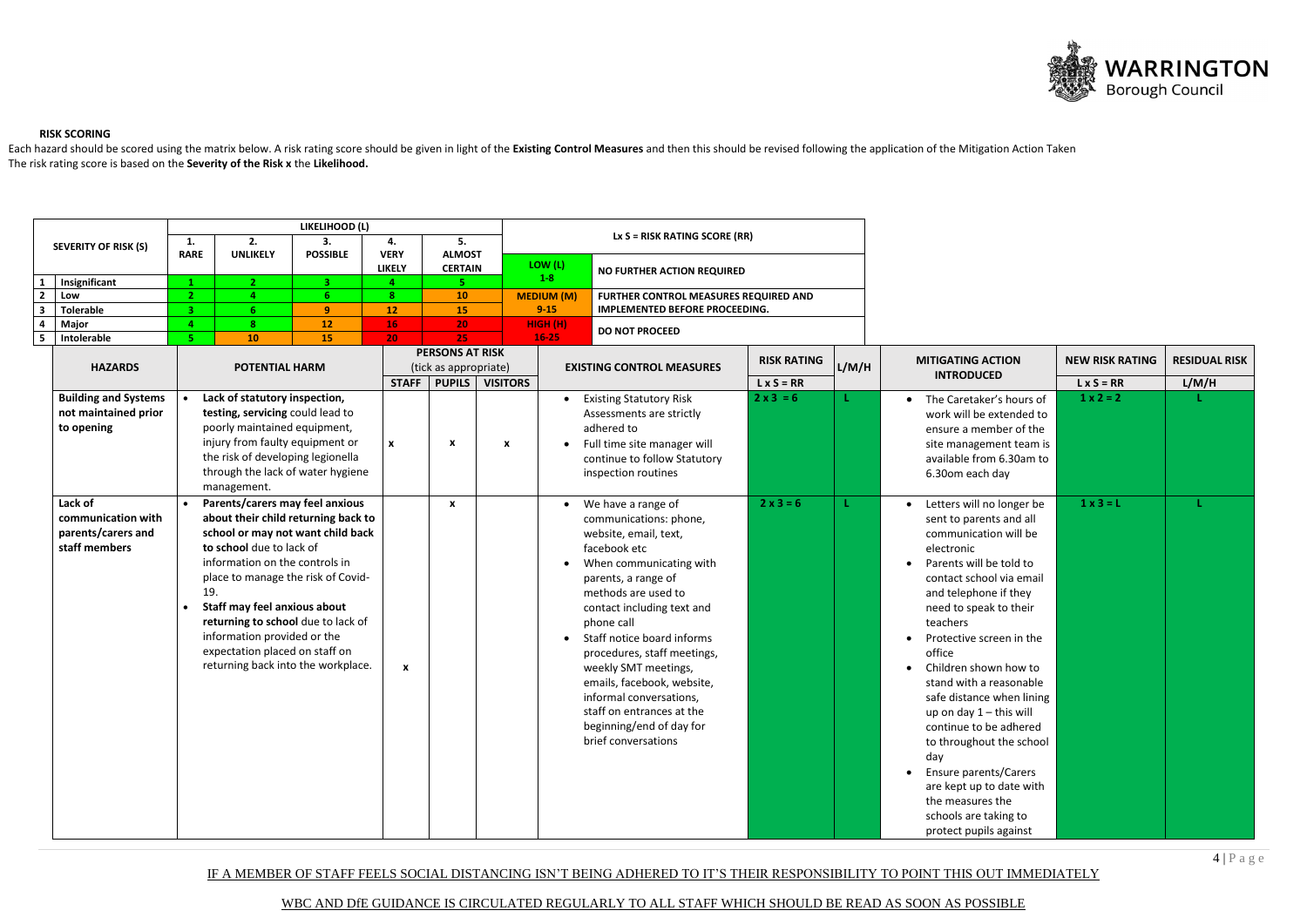IF A MEMBER OF STAFF FEELS SOCIAL DISTANCING ISN'T BEING ADHERED TO IT'S THEIR RESPONSIBILITY TO POINT THIS OUT IMMEDIATELY



|                |                       |              | <b>PERSONS AT RISK</b> |                 |                                  | <b>RISK RATING</b> |       | <b>MITIGATING ACTION</b>              |                                             | <b>RESIDUAL RISK</b> |
|----------------|-----------------------|--------------|------------------------|-----------------|----------------------------------|--------------------|-------|---------------------------------------|---------------------------------------------|----------------------|
| <b>HAZARDS</b> | <b>POTENTIAL HARM</b> |              | (tick as appropriate)  |                 | <b>EXISTING CONTROL MEASURES</b> |                    | L/M/H | <b>INTRODUCED</b>                     |                                             |                      |
|                |                       | <b>STAFF</b> | <b>PUPILS</b>          | <b>VISITORS</b> |                                  | $L \times S = RR$  |       |                                       | <b>NEW RISK RATING</b><br>$L \times S = RR$ | L/M/H                |
|                |                       |              |                        |                 |                                  |                    |       | the risk of COVID-19 in               |                                             |                      |
|                |                       |              |                        |                 |                                  |                    |       | school. This is required              |                                             |                      |
|                |                       |              |                        |                 |                                  |                    |       | before the school opens               |                                             |                      |
|                |                       |              |                        |                 |                                  |                    |       | or more pupils attend.                |                                             |                      |
|                |                       |              |                        |                 |                                  |                    |       | Regular updates should                |                                             |                      |
|                |                       |              |                        |                 |                                  |                    |       | also be provided                      |                                             |                      |
|                |                       |              |                        |                 |                                  |                    |       | following any changes                 |                                             |                      |
|                |                       |              |                        |                 |                                  |                    |       | made to the schools                   |                                             |                      |
|                |                       |              |                        |                 |                                  |                    |       | procedures for managing               |                                             |                      |
|                |                       |              |                        |                 |                                  |                    |       | the risks from COVID-19               |                                             |                      |
|                |                       |              |                        |                 |                                  |                    |       | in school                             |                                             |                      |
|                |                       |              |                        |                 |                                  |                    |       | Provide all staff<br>$\bullet$        |                                             |                      |
|                |                       |              |                        |                 |                                  |                    |       | (including catering and               |                                             |                      |
|                |                       |              |                        |                 |                                  |                    |       | mid-day assistants) with              |                                             |                      |
|                |                       |              |                        |                 |                                  |                    |       | the measures the school               |                                             |                      |
|                |                       |              |                        |                 |                                  |                    |       | are taking to ensure their            |                                             |                      |
|                |                       |              |                        |                 |                                  |                    |       | health and safety once                |                                             |                      |
|                |                       |              |                        |                 |                                  |                    |       | school opens                          |                                             |                      |
|                |                       |              |                        |                 |                                  |                    |       | Should a classroom shut<br>$\bullet$  |                                             |                      |
|                |                       |              |                        |                 |                                  |                    |       | down due to isolation,                |                                             |                      |
|                |                       |              |                        |                 |                                  |                    |       | teachers will uses work               |                                             |                      |
|                |                       |              |                        |                 |                                  |                    |       |                                       |                                             |                      |
|                |                       |              |                        |                 |                                  |                    |       | packs and also live                   |                                             |                      |
|                |                       |              |                        |                 |                                  |                    |       | lessons via zoom/teams                |                                             |                      |
|                |                       |              |                        |                 |                                  |                    |       | to deliver lessons. This is           |                                             |                      |
|                |                       |              |                        |                 |                                  |                    |       | an interim measure until              |                                             |                      |
|                |                       |              |                        |                 |                                  |                    |       | Google Classrooms is                  |                                             |                      |
|                |                       |              |                        |                 |                                  |                    |       | resourced across school               |                                             |                      |
|                |                       |              |                        |                 |                                  |                    |       | including staff training              |                                             |                      |
|                |                       |              |                        |                 |                                  |                    |       | Discuss any concerns                  |                                             |                      |
|                |                       |              |                        |                 |                                  |                    |       | with staff prior to                   |                                             |                      |
|                |                       |              |                        |                 |                                  |                    |       | opening and provide                   |                                             |                      |
|                |                       |              |                        |                 |                                  |                    |       | feedback on the controls              |                                             |                      |
|                |                       |              |                        |                 |                                  |                    |       | in place. This should                 |                                             |                      |
|                |                       |              |                        |                 |                                  |                    |       | include any safety reps in            |                                             |                      |
|                |                       |              |                        |                 |                                  |                    |       | school                                |                                             |                      |
|                |                       |              |                        |                 |                                  |                    |       | Carry out an exercise to<br>$\bullet$ |                                             |                      |
|                |                       |              |                        |                 |                                  |                    |       | update staff on additions             |                                             |                      |
|                |                       |              |                        |                 |                                  |                    |       | to and deletions from                 |                                             |                      |
|                |                       |              |                        |                 |                                  |                    |       | the risk assessment -                 |                                             |                      |
|                |                       |              |                        |                 |                                  |                    |       | Thursday 3rd September                |                                             |                      |
|                |                       |              |                        |                 |                                  |                    |       | and demonstrate the                   |                                             |                      |
|                |                       |              |                        |                 |                                  |                    |       | control processes to be               |                                             |                      |
|                |                       |              |                        |                 |                                  |                    |       | followed to reduce the                |                                             |                      |
|                |                       |              |                        |                 |                                  |                    |       | risk of covid-19, this                |                                             |                      |
|                |                       |              |                        |                 |                                  |                    |       | includes the risks that               |                                             |                      |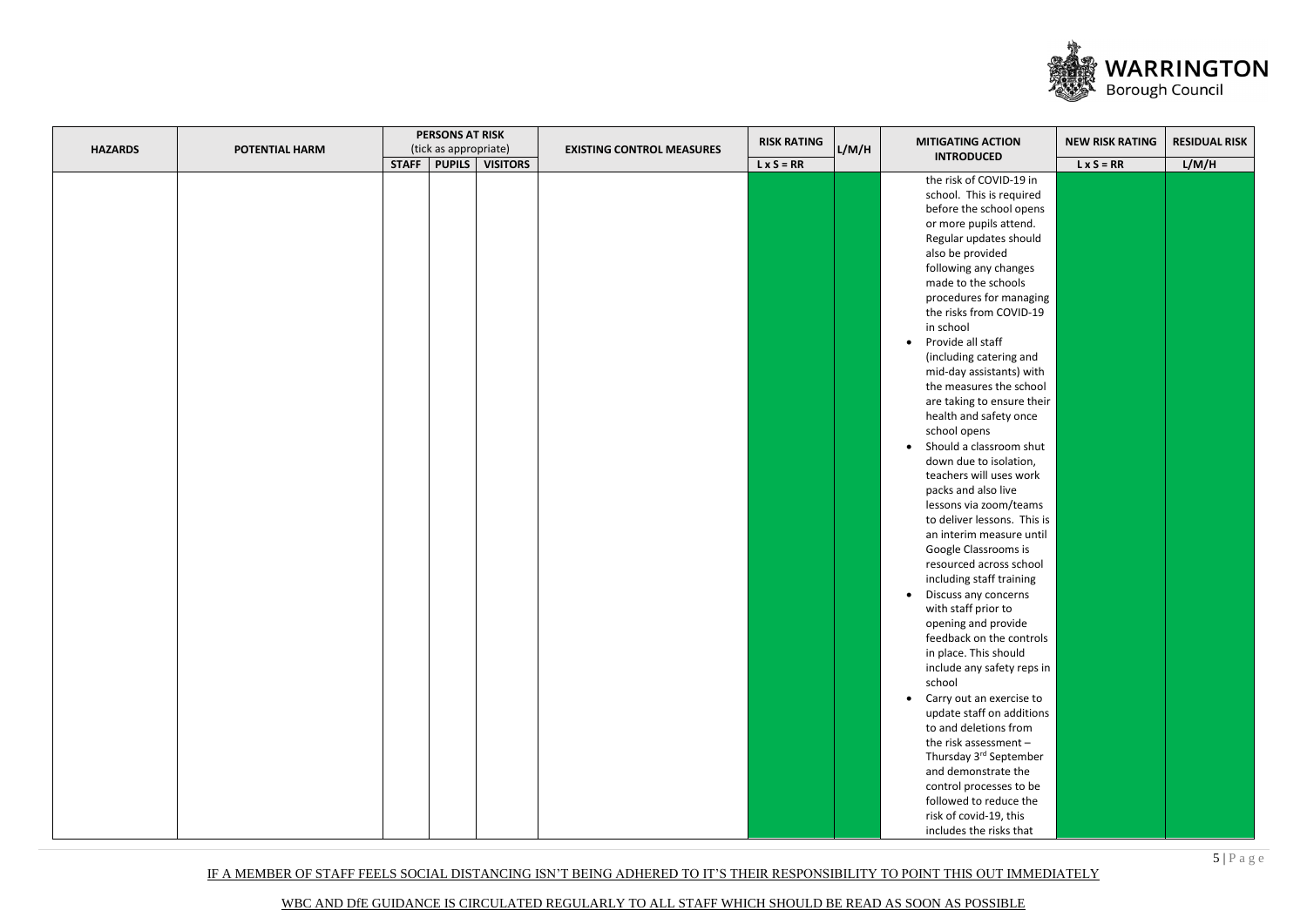IF A MEMBER OF STAFF FEELS SOCIAL DISTANCING ISN'T BEING ADHERED TO IT'S THEIR RESPONSIBILITY TO POINT THIS OUT IMMEDIATELY



|                        |                                       |              | <b>PERSONS AT RISK</b> |                 |                                  | <b>RISK RATING</b> |       | <b>MITIGATING ACTION</b>                                                                                                                                                                                                                                                                                                                                                                                                                                                                                                                                                                                                                                                                                                                                                                                                                                                                                                                                                                                                                                                                                                                                              |                                             | <b>RESIDUAL RISK</b> |
|------------------------|---------------------------------------|--------------|------------------------|-----------------|----------------------------------|--------------------|-------|-----------------------------------------------------------------------------------------------------------------------------------------------------------------------------------------------------------------------------------------------------------------------------------------------------------------------------------------------------------------------------------------------------------------------------------------------------------------------------------------------------------------------------------------------------------------------------------------------------------------------------------------------------------------------------------------------------------------------------------------------------------------------------------------------------------------------------------------------------------------------------------------------------------------------------------------------------------------------------------------------------------------------------------------------------------------------------------------------------------------------------------------------------------------------|---------------------------------------------|----------------------|
| <b>HAZARDS</b>         | POTENTIAL HARM                        |              | (tick as appropriate)  |                 | <b>EXISTING CONTROL MEASURES</b> |                    | L/M/H | <b>INTRODUCED</b>                                                                                                                                                                                                                                                                                                                                                                                                                                                                                                                                                                                                                                                                                                                                                                                                                                                                                                                                                                                                                                                                                                                                                     |                                             |                      |
|                        |                                       |              |                        |                 |                                  |                    |       |                                                                                                                                                                                                                                                                                                                                                                                                                                                                                                                                                                                                                                                                                                                                                                                                                                                                                                                                                                                                                                                                                                                                                                       | <b>NEW RISK RATING</b><br>$L \times S = RR$ |                      |
|                        |                                       | STAFF PUPILS |                        | <b>VISITORS</b> |                                  | $L \times S = RR$  |       | may have been identified<br>for teaching/supervising<br>individual pupil, ensure<br>full staff awareness<br>before school opens<br>Carry out an exercise to<br>$\bullet$<br>update staff on additions<br>to the risk assessment -<br>Wednesday 16 <sup>th</sup><br><b>December</b><br>Continued suspension of<br>$\bullet$<br>residential visits. Day<br>trips permitted with the<br>agreement of the<br>Headteacher<br>Ensure arrangement for<br>$\bullet$<br>SEND pupils are<br>discussed with<br>Parents/Carers and<br>individual assessment<br>undertaken to identify<br>provision required for<br>child before extended<br>opening of school begins<br>Ensure regular 1-1 or<br>$\bullet$<br>time to talk sessions are<br>held with staff to discuss<br>workloads, address any<br>concerns and provide<br>support, also to ensure<br>that the wellbeing of<br>staff members is not<br>being affected<br>Share regular<br>$\bullet$<br>communication of<br>mental health<br>information and open<br>door policy for those<br>who need additional<br>support<br>See GOV.UK Guidance for the<br>public on the mental health and<br>wellbeing aspects of coronavirus |                                             | L/M/H                |
|                        |                                       |              |                        |                 |                                  |                    |       |                                                                                                                                                                                                                                                                                                                                                                                                                                                                                                                                                                                                                                                                                                                                                                                                                                                                                                                                                                                                                                                                                                                                                                       |                                             |                      |
| <b>Staffing levels</b> | • Lack of staff available to teach or | $\mathbf{x}$ | $\boldsymbol{x}$       |                 | • We have a system of calling    | $2 \times 5 = 10$  | M     | • Staff to be informed that                                                                                                                                                                                                                                                                                                                                                                                                                                                                                                                                                                                                                                                                                                                                                                                                                                                                                                                                                                                                                                                                                                                                           | $1 \times 4 = L$                            | L.                   |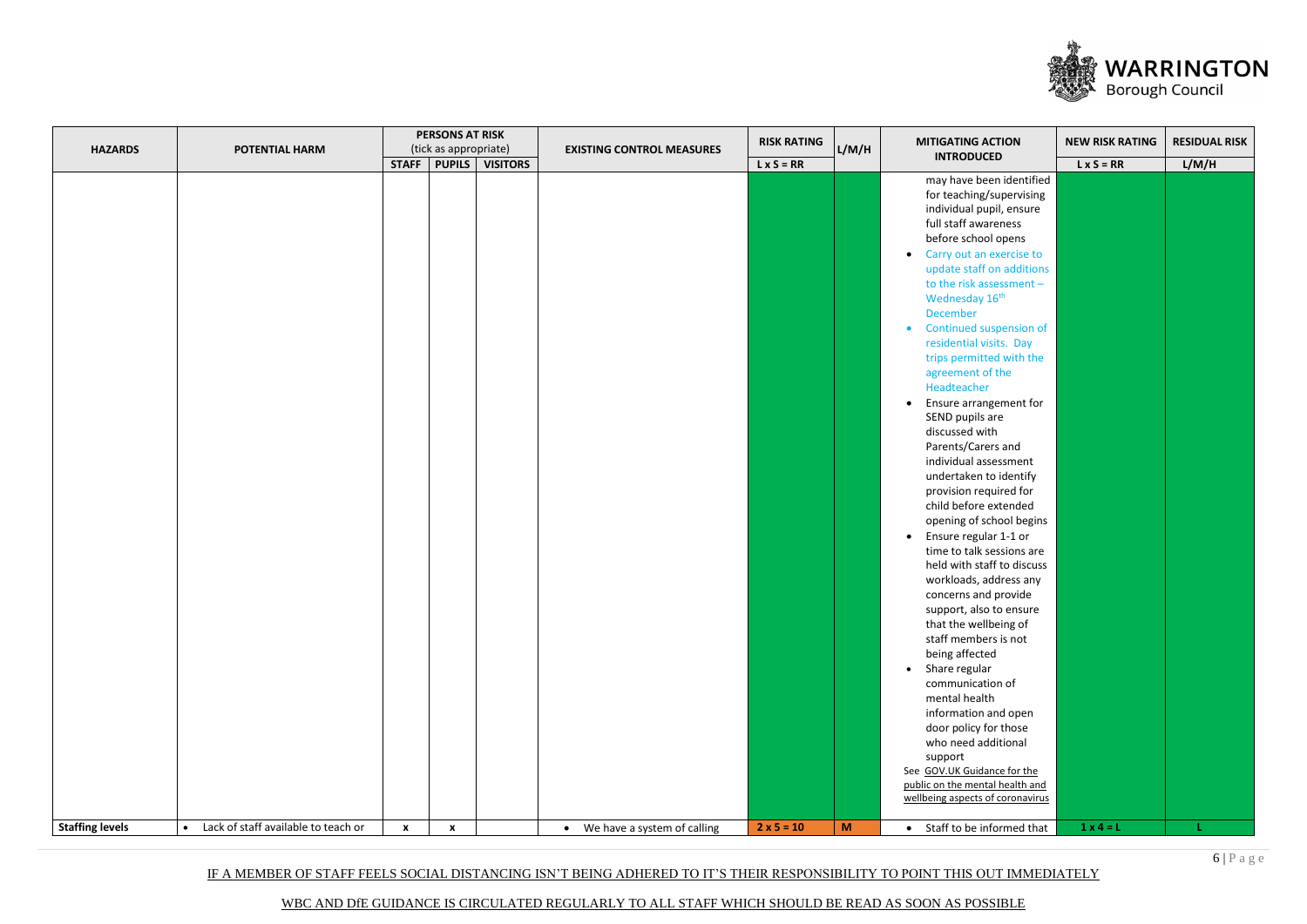IF A MEMBER OF STAFF FEELS SOCIAL DISTANCING ISN'T BEING ADHERED TO IT'S THEIR RESPONSIBILITY TO POINT THIS OUT IMMEDIATELY



| <b>HAZARDS</b>                                       | POTENTIAL HARM                                                                             |                           | <b>PERSONS AT RISK</b><br>(tick as appropriate) |                           | <b>EXISTING CONTROL MEASURES</b>                                                                                                                                                                                                                                                                                                                                                                         | <b>RISK RATING</b> | L/M/H | <b>MITIGATING ACTION</b>                                                                                                                                                                                                                                                                                                                                                                                                                                                                                                                                                                                                                                                                                                                                                                                                                                        | <b>NEW RISK RATING</b> | <b>RESIDUAL RISK</b> |
|------------------------------------------------------|--------------------------------------------------------------------------------------------|---------------------------|-------------------------------------------------|---------------------------|----------------------------------------------------------------------------------------------------------------------------------------------------------------------------------------------------------------------------------------------------------------------------------------------------------------------------------------------------------------------------------------------------------|--------------------|-------|-----------------------------------------------------------------------------------------------------------------------------------------------------------------------------------------------------------------------------------------------------------------------------------------------------------------------------------------------------------------------------------------------------------------------------------------------------------------------------------------------------------------------------------------------------------------------------------------------------------------------------------------------------------------------------------------------------------------------------------------------------------------------------------------------------------------------------------------------------------------|------------------------|----------------------|
|                                                      |                                                                                            | <b>STAFF</b>              | $ $ PUPILS $ $                                  | <b>VISITORS</b>           |                                                                                                                                                                                                                                                                                                                                                                                                          | $L \times S = RR$  |       | <b>INTRODUCED</b>                                                                                                                                                                                                                                                                                                                                                                                                                                                                                                                                                                                                                                                                                                                                                                                                                                               | $L \times S = RR$      | L/M/H                |
|                                                      | carry out required tasks in school                                                         |                           |                                                 |                           | before 7am if the person<br>will not be coming in which<br>gives leaders enough time<br>to organise cover and<br>communicate with parents<br>should the need arise<br>In any instance where<br>parents have been unable<br>to be contacted and<br>children have turned up at<br>school, provision has been<br>made to isolate them in<br>their existing bubbles until<br>parents come to collect<br>them |                    |       | they must only attend<br>work if they are healthy<br>and not exhibiting any<br>symptoms of COVID-19<br>and have no reason to<br>self-isolate due to others<br>in their household<br>exhibiting symptoms<br>Ensure adequate number<br>of staff identified to<br>carry out day to day<br>duties including:<br>leadership, safeguarding,<br>senco, first aiders / fire<br>wardens, caretaking and<br>cleaning staff<br>Ensure arrangements are<br>in place for any members<br>of staff identified as<br>vulnerable or may be<br>more susceptible to<br>effects from COVID-19<br>(Pregnant staff or staff<br>with underlying health<br>conditions) consider<br>homeworking options or<br>tasks that restrict<br>interaction with other is<br>school)<br>Consider contingency<br>$\bullet$<br>plans for staffing levels<br>(teaching, cleaning,<br>caretaking, etc.) |                        |                      |
| <b>Lack of Fire Wardens</b><br>& First Aid Provision | Unable to provide adequate first<br>aid or able to supervise fire<br>evacuation procedure. | $\boldsymbol{\mathsf{x}}$ | $\mathbf{x}$                                    | $\boldsymbol{\mathsf{x}}$ | • All staff are emergency first<br>aid trained<br>• We have a high number of<br>fire wardens and<br>designated first aiders in<br>school<br>The frequency of<br>emergency evacuation<br>drills, ensure everyone is<br>aware of the procedure<br>Ensure posters displayed<br>detailing first aid/fire warden                                                                                              | 2 x 2 4            | ÷.    | Ensure First Aid and Fire<br>$\bullet$<br>Wardens numbers<br>assessed to ensure<br>appropriate cover in<br>place for the needs<br>within school<br>Identify any further<br>measures, equipment<br>(including PPE) required<br>in order to provide first<br>aid or to use defibrillator<br>safely. See PPE later in                                                                                                                                                                                                                                                                                                                                                                                                                                                                                                                                              | $1 \times 2 = L$       |                      |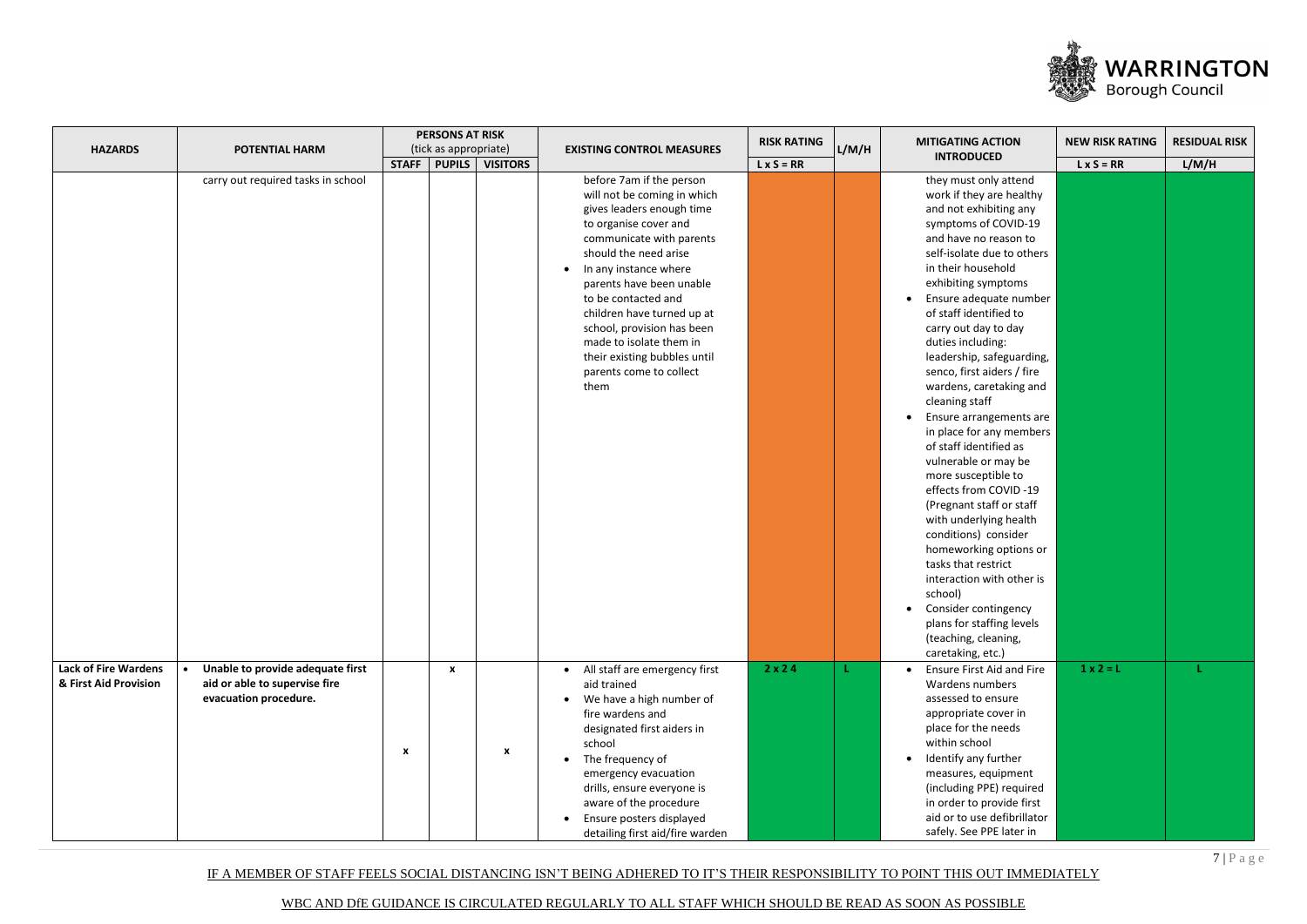IF A MEMBER OF STAFF FEELS SOCIAL DISTANCING ISN'T BEING ADHERED TO IT'S THEIR RESPONSIBILITY TO POINT THIS OUT IMMEDIATELY



| <b>HAZARDS</b>                                                                                                                          | <b>POTENTIAL HARM</b>                                                                                                                                                                                                                                                                                                           |              | <b>PERSONS AT RISK</b><br>(tick as appropriate) |                 | <b>EXISTING CONTROL MEASURES</b>                                                                                                                                                            | <b>RISK RATING</b> | L/M/H    | <b>MITIGATING ACTION</b>                                                                                                                                                                                                                                                                                                                                                                                                                                                                                                                                                                                                                                                                                                                               | <b>NEW RISK RATING</b>                | <b>RESIDUAL RISK</b> |
|-----------------------------------------------------------------------------------------------------------------------------------------|---------------------------------------------------------------------------------------------------------------------------------------------------------------------------------------------------------------------------------------------------------------------------------------------------------------------------------|--------------|-------------------------------------------------|-----------------|---------------------------------------------------------------------------------------------------------------------------------------------------------------------------------------------|--------------------|----------|--------------------------------------------------------------------------------------------------------------------------------------------------------------------------------------------------------------------------------------------------------------------------------------------------------------------------------------------------------------------------------------------------------------------------------------------------------------------------------------------------------------------------------------------------------------------------------------------------------------------------------------------------------------------------------------------------------------------------------------------------------|---------------------------------------|----------------------|
|                                                                                                                                         |                                                                                                                                                                                                                                                                                                                                 | <b>STAFF</b> | <b>PUPILS</b>                                   | <b>VISITORS</b> |                                                                                                                                                                                             | $L \times S = RR$  |          | <b>INTRODUCED</b>                                                                                                                                                                                                                                                                                                                                                                                                                                                                                                                                                                                                                                                                                                                                      | $L \times S = RR$<br>$1 \times 2 = L$ | L/M/H                |
|                                                                                                                                         |                                                                                                                                                                                                                                                                                                                                 |              |                                                 |                 | contact information.<br>• In the event of a fire or an<br>emergency, the emergency<br>evacuation procedure is to<br>be followed (this takes<br>precedence over the covid-<br>10 procedures) |                    |          | risk assessment<br>Once at assembly points<br>$\bullet$<br>social distancing must be<br>complied with<br>Consider location of<br>evacuation assembly<br>points, consider if more<br>space is required in order<br>to social distance once<br>outside the school                                                                                                                                                                                                                                                                                                                                                                                                                                                                                        |                                       |                      |
|                                                                                                                                         |                                                                                                                                                                                                                                                                                                                                 |              |                                                 |                 |                                                                                                                                                                                             |                    |          | See GN 25 - First Aid via MSS<br>See Guidance on Covid-19 in<br>relation to carrying out CPR and<br>resuscitation                                                                                                                                                                                                                                                                                                                                                                                                                                                                                                                                                                                                                                      |                                       |                      |
| <b>Unable to maintain</b><br>social distancing<br>measures and mixing<br>of pupils on home to<br>school transport /<br>public transport | <b>Direct transmission of COVID-19</b><br>virus from being in close proximity<br>to people with the virus (i.e.<br>person to person transmission -<br>hand to hand, hand to mouth,<br>hand to body)<br><b>Indirect transmission of COVID-19</b><br>$\bullet$<br>virus from hand and hands contact<br>with contaminated surfaces |              | $\mathbf{x}$                                    |                 | Risk assessment requested<br>$\bullet$<br>from School Transport and<br>adhered to<br>Immediately wash hands<br>when arrive in the school<br>building                                        | $3x4 = 12$         | <b>M</b> | Ask parents and children<br>and young people to<br>avoid public transport if<br>possible and drive, walk<br>or cycle to their school /<br>setting<br>Ensure parents and<br>children and young<br>people are aware of the<br>recommendations set<br>out in the Coronavirus<br>(COVID-19): safer travel<br>guidance for passengers<br>(including avoiding peak<br>times) when planning<br>their travel<br>Advise children and<br>$\bullet$<br>young people to remain<br>2 meters apart on school<br>transport where possible<br>Advise children and<br>young people to wash<br>their hands for 20<br>seconds prior to getting<br>on the bus and after<br>getting off - if they do<br>not have access to<br>washing facilities advise<br>them to use hand |                                       |                      |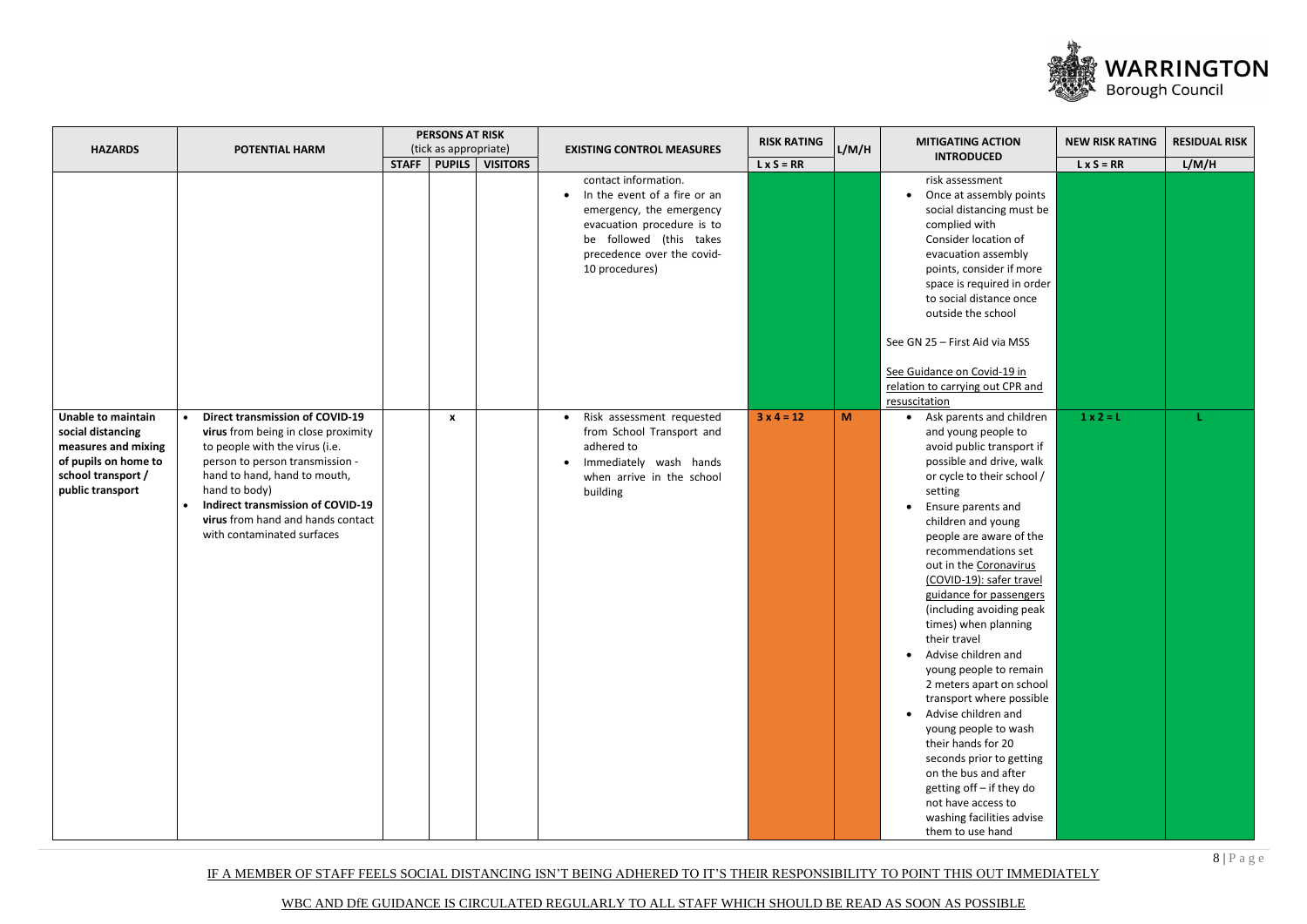IF A MEMBER OF STAFF FEELS SOCIAL DISTANCING ISN'T BEING ADHERED TO IT'S THEIR RESPONSIBILITY TO POINT THIS OUT IMMEDIATELY



|                                                                                                                                |                                                                                                                                                                                                                                                                                                                                  |              | <b>PERSONS AT RISK</b> |                           |                                                                                                                                                                             | <b>RISK RATING</b> |       | <b>MITIGATING ACTION</b>                                                                                                                                                                                                                                                                                                                                                                                                                                                                                                                                                                                                                                             |                                                                                     | <b>RESIDUAL RISK</b> |
|--------------------------------------------------------------------------------------------------------------------------------|----------------------------------------------------------------------------------------------------------------------------------------------------------------------------------------------------------------------------------------------------------------------------------------------------------------------------------|--------------|------------------------|---------------------------|-----------------------------------------------------------------------------------------------------------------------------------------------------------------------------|--------------------|-------|----------------------------------------------------------------------------------------------------------------------------------------------------------------------------------------------------------------------------------------------------------------------------------------------------------------------------------------------------------------------------------------------------------------------------------------------------------------------------------------------------------------------------------------------------------------------------------------------------------------------------------------------------------------------|-------------------------------------------------------------------------------------|----------------------|
| <b>HAZARDS</b>                                                                                                                 | <b>POTENTIAL HARM</b>                                                                                                                                                                                                                                                                                                            |              | (tick as appropriate)  |                           | <b>EXISTING CONTROL MEASURES</b>                                                                                                                                            |                    | L/M/H | <b>INTRODUCED</b>                                                                                                                                                                                                                                                                                                                                                                                                                                                                                                                                                                                                                                                    |                                                                                     |                      |
|                                                                                                                                |                                                                                                                                                                                                                                                                                                                                  | <b>STAFF</b> | <b>PUPILS</b>          | <b>VISITORS</b>           |                                                                                                                                                                             | $L \times S = RR$  |       |                                                                                                                                                                                                                                                                                                                                                                                                                                                                                                                                                                                                                                                                      | <b>NEW RISK RATING</b><br>$L \times S = RR$<br>$1 \times 2 = L$<br>$1 \times 2 = L$ | L/M/H                |
|                                                                                                                                |                                                                                                                                                                                                                                                                                                                                  |              |                        |                           |                                                                                                                                                                             |                    |       | sanitiser<br>Ensure that school<br>$\bullet$<br>transport arrangements<br>cater for any changes to<br>start and finish times<br>• Take appropriate actions to<br>reduce risk if hygiene rules<br>and social distancing is not<br>possible, for example when<br>transporting children and<br>young people with complex<br>needs who need support to<br>access the vehicle or fasten<br>seatbelts                                                                                                                                                                                                                                                                      |                                                                                     |                      |
| Mixing of staff and<br>non-adherence to<br>social distancing<br>measures during the<br>arrival to and<br>departure from school | <b>Direct transmission of COVID -19</b><br>$\bullet$<br>virus from being in close proximity<br>to people with the virus (i.e.<br>person to person transmission -<br>hand to hand, hand to mouth,<br>hand to body)<br><b>Indirect transmission of COVID-19</b><br>virus from hand and hands contact<br>with contaminated surfaces | X            | $\mathbf{x}$           |                           | Only one member of staff<br>to be at the porch at any<br>one time to access the<br>signing in/out system<br>Signs/posters to remind<br>people of social distancing<br>rules | $2 \times 3 = 6$   |       | Wipes at the<br>$\bullet$<br>entrance of school<br>to use the signing in<br>screen<br>Ask staff to wash<br>their hands or<br>sanitise on arrival<br>and prior to leaving<br>the school<br>Place handwashing<br>posters in washroom<br>facilities around<br>school<br>Advise staff to adhere to<br>safe distancing measures<br>when entering and<br>exiting the building<br>Place social distancing<br>$\bullet$<br>posters in prominent<br>positions around school<br>Place hand sanitiser in<br>reception area for<br>visitors and in strategic<br>placement around school<br>for staff. The hand<br>sanitizer used is the<br>normal one which is<br>used in school |                                                                                     |                      |
| Mixing of parents and<br>carers / children and                                                                                 | <b>Direct transmission of COVID -19</b><br>virus from being in close proximity                                                                                                                                                                                                                                                   | X            | X                      | $\boldsymbol{\mathsf{x}}$ | Instruct pupils to santise<br>$\bullet$<br>their hands on arrival and                                                                                                       | $2 \times 3 = 6$   | л.    | During the first few<br>days, staff will be on                                                                                                                                                                                                                                                                                                                                                                                                                                                                                                                                                                                                                       |                                                                                     | L.                   |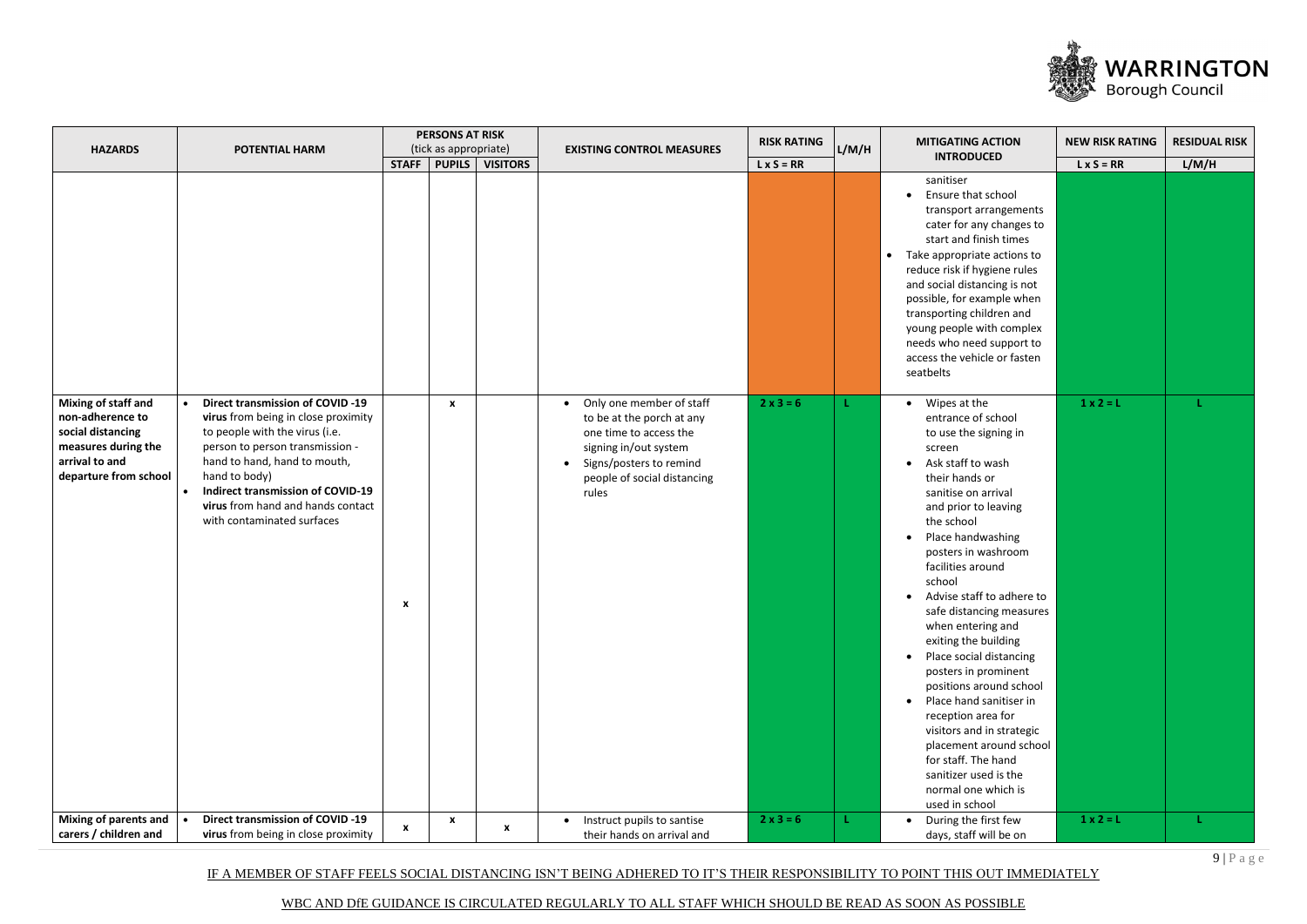WBC AND DfE GUIDANCE IS CIRCULATED REGULARLY TO ALL STAFF WHICH SHOULD BE READ AS SOON AS POSSIBLE



|                                                                                                                      |                                                                                                                                                                                                                                                                                                                                  |   | <b>PERSONS AT RISK</b> |                 |                                                                                                                                                                                                                                                                                                                                                                                                                                                                                                                                                                                                                                      | <b>RISK RATING</b> |       | <b>MITIGATING ACTION</b>                                                                                                                                                                                                                                                                                                                                                                                                                                                                                                                                                                                                            | <b>NEW RISK RATING</b> | <b>RESIDUAL RISK</b> |
|----------------------------------------------------------------------------------------------------------------------|----------------------------------------------------------------------------------------------------------------------------------------------------------------------------------------------------------------------------------------------------------------------------------------------------------------------------------|---|------------------------|-----------------|--------------------------------------------------------------------------------------------------------------------------------------------------------------------------------------------------------------------------------------------------------------------------------------------------------------------------------------------------------------------------------------------------------------------------------------------------------------------------------------------------------------------------------------------------------------------------------------------------------------------------------------|--------------------|-------|-------------------------------------------------------------------------------------------------------------------------------------------------------------------------------------------------------------------------------------------------------------------------------------------------------------------------------------------------------------------------------------------------------------------------------------------------------------------------------------------------------------------------------------------------------------------------------------------------------------------------------------|------------------------|----------------------|
| <b>HAZARDS</b>                                                                                                       | <b>POTENTIAL HARM</b>                                                                                                                                                                                                                                                                                                            |   | (tick as appropriate)  |                 | <b>EXISTING CONTROL MEASURES</b>                                                                                                                                                                                                                                                                                                                                                                                                                                                                                                                                                                                                     |                    | L/M/H | <b>INTRODUCED</b>                                                                                                                                                                                                                                                                                                                                                                                                                                                                                                                                                                                                                   |                        |                      |
|                                                                                                                      |                                                                                                                                                                                                                                                                                                                                  |   | STAFF   PUPILS         | <b>VISITORS</b> |                                                                                                                                                                                                                                                                                                                                                                                                                                                                                                                                                                                                                                      | $L \times S = RR$  |       |                                                                                                                                                                                                                                                                                                                                                                                                                                                                                                                                                                                                                                     | $L \times S = RR$      | L/M/H                |
| young people and<br>non-adherence of<br>social distancing<br>measures during the<br>drop off and<br>collection times | to people with the virus (i.e.<br>person to person transmission -<br>hand to hand, hand to mouth,<br>hand to body)<br>Indirect transmission of COVID-19<br>$\bullet$<br>virus from hand and hands contact<br>with contaminated surfaces                                                                                          |   |                        |                 | prior to leaving the school<br>• Place posters showing<br>children how to wash hands<br>in washroom facilities<br>Provide help to children and<br>young people who have trouble<br>cleaning their hands<br>independently.<br>Place hand sanitiser in<br>reception area or entrances<br>for visitors and in strategic<br>placement around school<br>for staff and pupils where<br>limited washing facilities<br>available (supervision may<br>be required for younger<br>pupils)<br>Where children are using<br>sanitiser, this is supervised<br>at all times. Children are<br>not allowed to bring in and<br>use their own sanitiser |                    |       | the gates to ensure<br>parents are adhering<br>to distancing<br>measures and are<br>using the correct<br>gates<br>Tell parents that if their<br>child needs to be<br>accompanied to the<br>school only one parent<br>should attend<br>PA announcements to<br>remind people of social<br>distancing measures<br>Staff on playgrounds will<br>discourage waiting in the<br>playgorund or outside<br>the school gates<br>Use different<br>entrance / exit points<br>for children<br>Advise children and<br>young people to<br>form a queue<br>outside of the<br>entrance to the<br>school and adhere to<br>safe distancing<br>measures |                        |                      |
| <b>Unable to maintain</b><br>social distancing<br>measures in the<br>classroom                                       | <b>Direct transmission of COVID -19</b><br>$\bullet$<br>virus from being in close proximity<br>to people with the virus (i.e.<br>person to person transmission -<br>hand to hand, hand to mouth,<br>hand to body)<br><b>Indirect transmission of COVID-19</b><br>virus from hand and hands contact<br>with contaminated surfaces | X | X                      |                 | Consider which lessons or<br>$\bullet$<br>classroom activities could<br>take place outdoors<br>Remove unnecessary items<br>from classrooms and other<br>learning environments<br>where there is space to<br>store it elsewhere<br>Remove soft furnishings,<br>soft toys and toys that are<br>hard to clean (such as those<br>with intricate parts)<br>Where a sink is not nearby,<br>provide hand sanitiser and<br>tissues in classrooms and other<br>learning environments                                                                                                                                                          | $3x2=6$            |       | • Assess the size of the<br>classroom to ensure the<br>space can accommodate<br>the numbers of staff and<br>pupils use ensuring social<br>distancing can be<br>accommodated, this<br>should also take into<br>account any SEND pupils<br>who may require<br>addition staff support.<br>Ensure good supply of<br>gloves and cleaning<br>products are available<br>within each classroom<br>Where possible<br>$\bullet$                                                                                                                                                                                                               | $1 \times 2 = L$       |                      |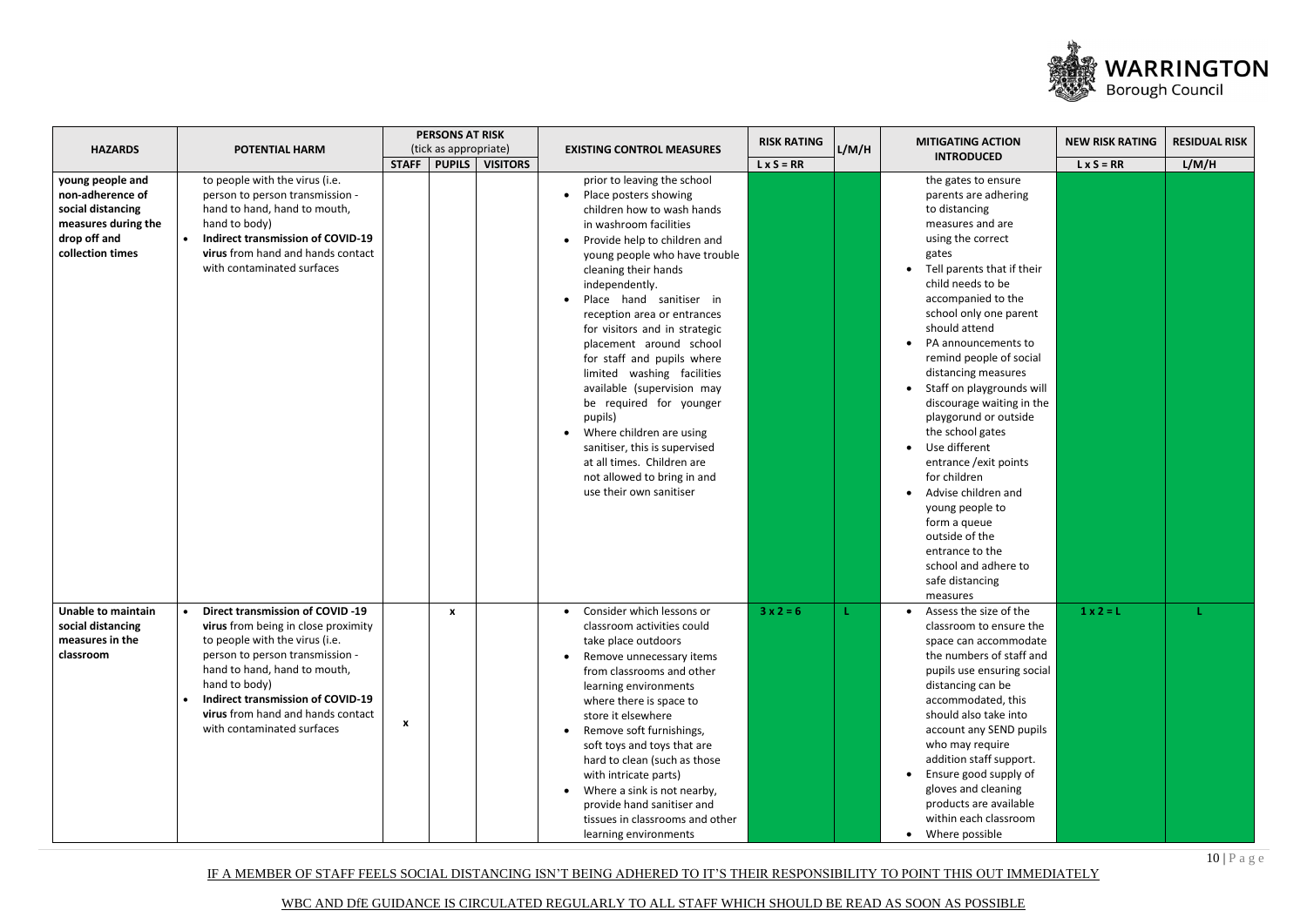WBC AND DfE GUIDANCE IS CIRCULATED REGULARLY TO ALL STAFF WHICH SHOULD BE READ AS SOON AS POSSIBLE



| <b>HAZARDS</b>                                                                                                                       | POTENTIAL HARM                                                                                                                                                                                                                                                                                                      |                                      | <b>PERSONS AT RISK</b><br>(tick as appropriate) | <b>EXISTING CONTROL MEASURES</b>                                                                                                                                                                                                                                                                                                                                                                                                       | <b>RISK RATING</b> | L/M/H | <b>MITIGATING ACTION</b>                                                                                                                                                                                                                                                                                                                                                                                                                                                                                                                                                              | <b>NEW RISK RATING</b>                | <b>RESIDUAL RISK</b> |
|--------------------------------------------------------------------------------------------------------------------------------------|---------------------------------------------------------------------------------------------------------------------------------------------------------------------------------------------------------------------------------------------------------------------------------------------------------------------|--------------------------------------|-------------------------------------------------|----------------------------------------------------------------------------------------------------------------------------------------------------------------------------------------------------------------------------------------------------------------------------------------------------------------------------------------------------------------------------------------------------------------------------------------|--------------------|-------|---------------------------------------------------------------------------------------------------------------------------------------------------------------------------------------------------------------------------------------------------------------------------------------------------------------------------------------------------------------------------------------------------------------------------------------------------------------------------------------------------------------------------------------------------------------------------------------|---------------------------------------|----------------------|
|                                                                                                                                      |                                                                                                                                                                                                                                                                                                                     | <b>PUPILS</b><br><b>STAFF</b>        | <b>VISITORS</b>                                 |                                                                                                                                                                                                                                                                                                                                                                                                                                        | $L \times S = RR$  |       | <b>INTRODUCED</b>                                                                                                                                                                                                                                                                                                                                                                                                                                                                                                                                                                     | $L \times S = RR$<br>$1 \times 2 = L$ | L/M/H                |
|                                                                                                                                      |                                                                                                                                                                                                                                                                                                                     |                                      |                                                 | Pupils to bring own water bottle<br>in and take home each night<br>Open windows within<br>classroom to enable<br>ventilation (consider users<br>within the room and only<br>do this if it safe to do so,<br>consider individuals with<br>any medical condition that<br>may be affected, i.e. hay<br>fever, allergies)                                                                                                                  |                    |       | classrooms will be<br>arranged in a way to<br>keep safe distancing.<br>Where possible,<br>classrooms will have<br>forward facing<br>seating<br>Consider seating<br>students at the same<br>desk each day if they<br>attend on consecutive<br>days. (avoid face to face<br>working where possible)<br>PPE will be used for very<br>$\bullet$<br>specific tasks where staff<br>are in very close contact<br>with children e.g support<br>with self-care<br>Staff are permitted to<br>wear PPE where they<br>feel it's appropriate                                                       |                                       |                      |
| <b>Unable to maintain</b><br>social distancing<br>measures and mixing<br>of pupils and staff<br>whilst moving around<br>the building | <b>Direct transmission of COVID -19</b><br>virus from being in close proximity<br>to people with the virus (i.e.<br>person to person transmission -<br>hand to hand, hand to mouth,<br>hand to body)<br><b>Indirect transmission of COVID-19</b><br>virus from hand and hands contact<br>with contaminated surfaces | $\boldsymbol{x}$<br>$\boldsymbol{x}$ | $\boldsymbol{\mathsf{x}}$                       | Limited movement around<br>corridors<br>Limited numbers at toilets at<br>sinks<br>Wherever practicable,<br>handwashing will be<br>supervised. Children will be<br>allowed to use each toilet<br>but queuing will be outside<br>Where possible, lunchtime<br>routines will follow safe<br>distancing measures<br>Ensure that pupils and staff<br>are aware of safe distancing<br>and the importance of it as<br>they move around school | $2x3=6$            | л.    | Revise the timetable to<br>$\bullet$<br>reduce movement<br>around the school or<br>building<br>Where possible, children<br>use the same classroom<br>or area throughout the<br>day, and ask teachers to<br>move to them<br>Where more than one<br>space is used, tables and<br>equipment will be wiped<br>down<br>Stagger break and lunch<br>times and start and finish<br>times so that all children<br>are not moving around<br>the school at the same<br>time.<br>Children will eat in the<br>$\bullet$<br>classroom<br>Accessing rooms directly<br>from outside where<br>possible |                                       |                      |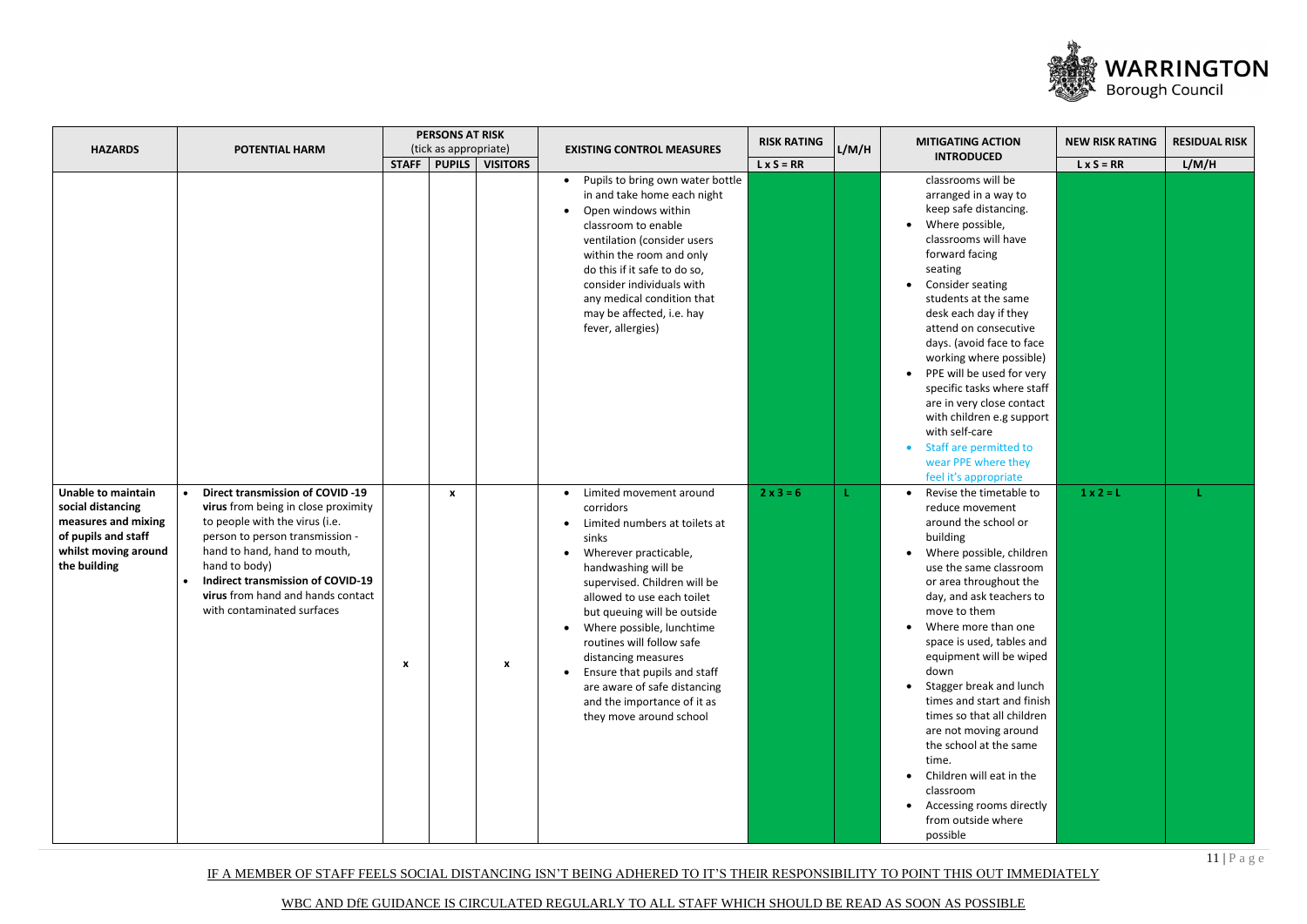WBC AND DfE GUIDANCE IS CIRCULATED REGULARLY TO ALL STAFF WHICH SHOULD BE READ AS SOON AS POSSIBLE



| <b>HAZARDS</b> | <b>POTENTIAL HARM</b> | <b>PERSONS AT RISK</b><br>(tick as appropriate)  | <b>EXISTING CONTROL MEASURES</b> | <b>RISK RATING</b> | L/M/H | <b>MITIGATING ACTION</b><br><b>INTRODUCED</b> | <b>NEW RISK RATING</b> | <b>RESIDUAL RISK</b> |
|----------------|-----------------------|--------------------------------------------------|----------------------------------|--------------------|-------|-----------------------------------------------|------------------------|----------------------|
|                |                       | <b>VISITORS</b><br><b>PUPILS</b><br><b>STAFF</b> |                                  | $L \times S = RR$  |       |                                               | $L \times S = RR$      | L/M/H                |
|                |                       |                                                  |                                  |                    |       | Where possible,                               |                        |                      |
|                |                       |                                                  |                                  |                    |       | individual bubbles will                       |                        |                      |
|                |                       |                                                  |                                  |                    |       | not access corridors at                       |                        |                      |
|                |                       |                                                  |                                  |                    |       | the same time                                 |                        |                      |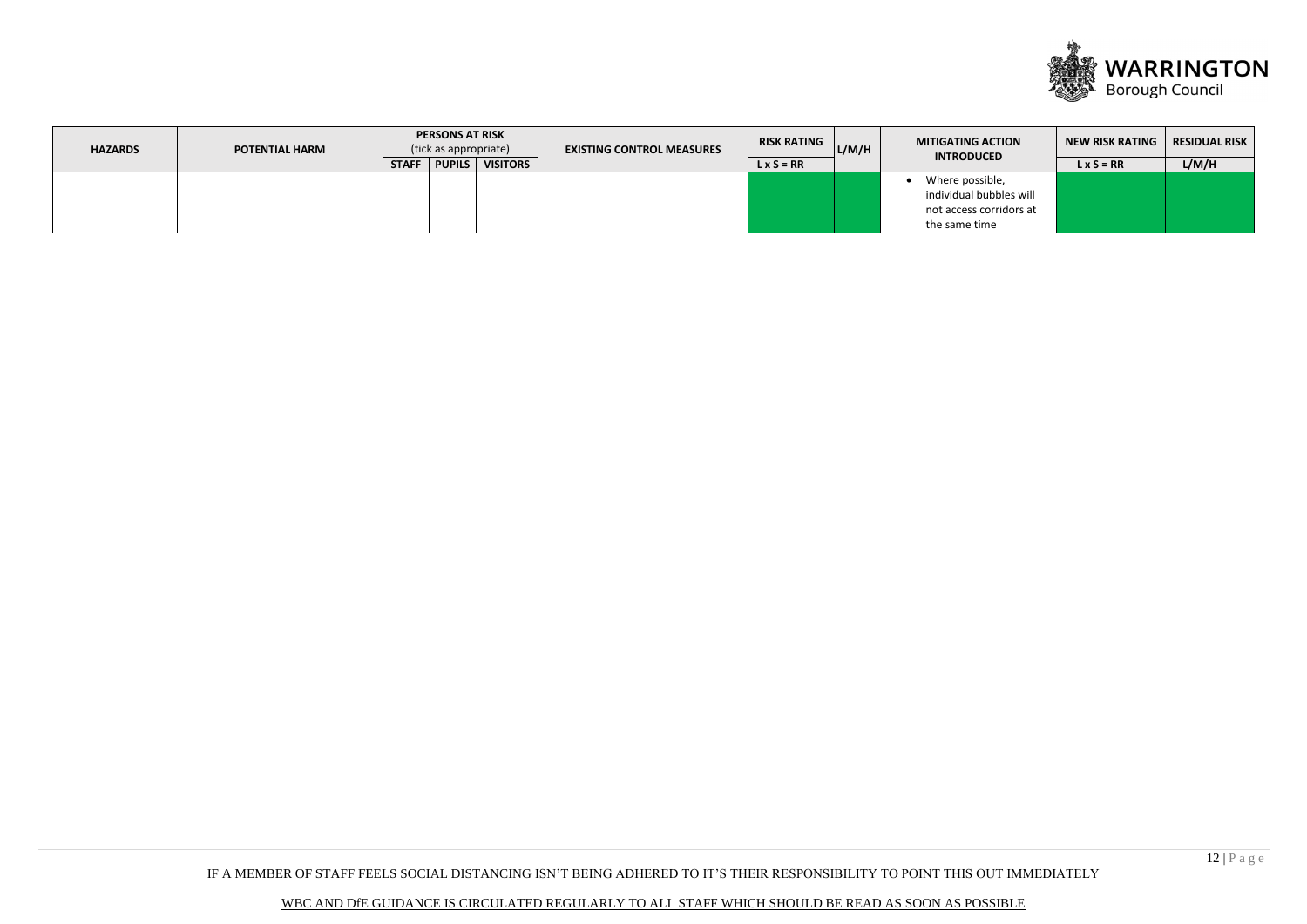WBC AND DfE GUIDANCE IS CIRCULATED REGULARLY TO ALL STAFF WHICH SHOULD BE READ AS SOON AS POSSIBLE



| Higher risk of<br>contamination if<br>pupils and staff use<br>shared equipment<br>and resources | <b>Direct transmission of COVID -19</b><br>$\bullet$<br>virus from being in close proximity<br>to people with the virus (i.e.<br>person to person transmission -<br>hand to hand, hand to mouth,<br>hand to body)<br><b>Indirect transmission of COVID-19</b><br>virus from hand and hands contact<br>with contaminated surfaces | x<br>x                                    | Limit the amount of shared<br>$\bullet$<br>resources in use<br>Pupils bring their own water<br>bottles into school. Water<br>bottles are taken home and<br>replenished each day by<br>parents<br>Increased opportunities for<br>$\bullet$<br>hand sanitisation (wash/gel)<br>Review of Risk Assessments and<br>COSHH sheets for the use of<br>cleaning products. Staff to<br>receive information on safe use<br>Games and sports amended to<br>reduce sharing equipment and<br>contact<br>Clean shared materials and<br>surfaces more frequently<br>Ensure that practical lessons<br>can only go ahead if equipment<br>and classroom can be cleaned<br>thoroughly between cohorts<br>using it | $2x3=6$ | Where possible<br>stationery and other<br>equipment will be<br>allocated to each pupil-<br>Individual stationary<br>packs. However where<br>equipment is shared, it<br>will be cleaned where<br>practicable<br>Bubbles will ensure their<br>own resources will kept<br>within their own bubble<br>Younger pupils won't<br>play in sand or water<br>trays and will be given<br>individual pots of<br>playdough                                                                                                                                                                  | $1 \times 2 = L$ |  |
|-------------------------------------------------------------------------------------------------|----------------------------------------------------------------------------------------------------------------------------------------------------------------------------------------------------------------------------------------------------------------------------------------------------------------------------------|-------------------------------------------|-----------------------------------------------------------------------------------------------------------------------------------------------------------------------------------------------------------------------------------------------------------------------------------------------------------------------------------------------------------------------------------------------------------------------------------------------------------------------------------------------------------------------------------------------------------------------------------------------------------------------------------------------------------------------------------------------|---------|--------------------------------------------------------------------------------------------------------------------------------------------------------------------------------------------------------------------------------------------------------------------------------------------------------------------------------------------------------------------------------------------------------------------------------------------------------------------------------------------------------------------------------------------------------------------------------|------------------|--|
| Higher risk of<br>contamination if<br>pupils and staff use<br>shared spaces                     | <b>Direct transmission of COVID -19</b><br>$\bullet$<br>virus from being in close proximity<br>to people with the virus (i.e.<br>person to person transmission -<br>hand to hand, hand to mouth,<br>hand to body)<br><b>Indirect transmission of COVID-19</b><br>virus from hand and hands contact<br>with contaminated surfaces | $\mathbf{x}$<br>$\boldsymbol{\mathsf{x}}$ | • Where possible, spaces will<br>not be shared however this<br>is unavoidable in<br>maintaining a broad and<br>balanced curriculum e.g.<br>PE. The hall is the largest<br>room in school and will be<br>used for most shared time<br>including little links and PE<br>Where ever possible pupils<br>are outside<br>Staggered visits to the toilet<br>$\bullet$                                                                                                                                                                                                                                                                                                                                | $2x3=6$ | Signs/posters to be<br>placed around the<br>playground<br>Stagger breaks between<br>lessons so that these<br>areas can be shared as<br>long as different groups<br>do not mix (and<br>especially do not play<br>sports or games<br>together) and adequate<br>cleaning between groups<br>between groups is in<br>place, following the<br>COVID-19: cleaning of<br>non-healthcare settings<br>guidance<br>Staff are asked to use<br>caution when sharing<br>spaces and consider safe<br>distancing at all times.<br>Staff have been<br>reminded in the update<br>meeting to wipe | $1 \times 2 = L$ |  |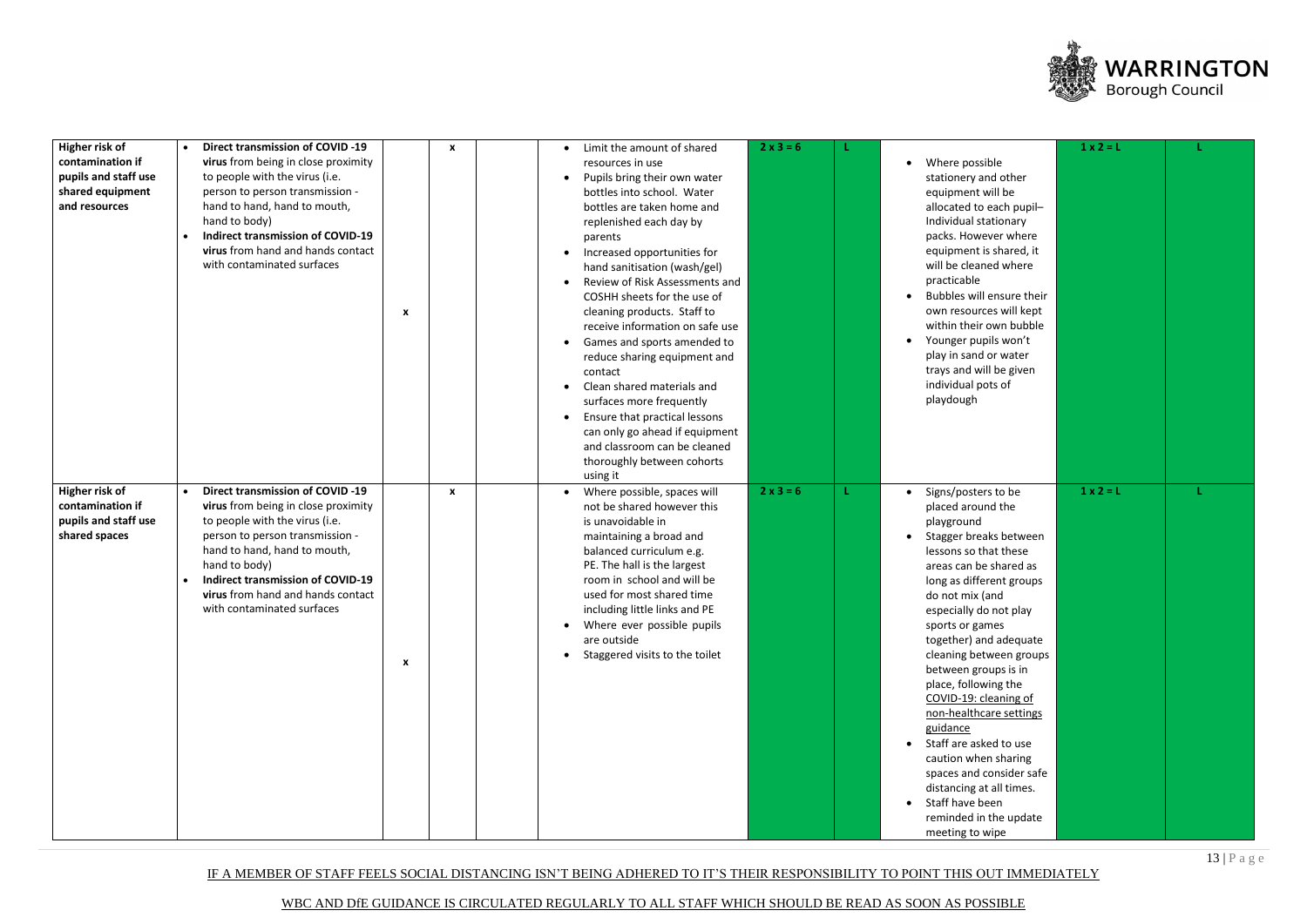IF A MEMBER OF STAFF FEELS SOCIAL DISTANCING ISN'T BEING ADHERED TO IT'S THEIR RESPONSIBILITY TO POINT THIS OUT IMMEDIATELY



|                                                                                                                |                                                                                                                                                                                                                                                                                                                     |                  |              |                                                                                                                                                                                                                                                                                                                                                                                                                                                                                                                                                                                                                                             |                  | equipment before and<br>after use and also wash<br>hands                                                                                                                                                                                                                                                                                                                                                                                                   |                  |  |
|----------------------------------------------------------------------------------------------------------------|---------------------------------------------------------------------------------------------------------------------------------------------------------------------------------------------------------------------------------------------------------------------------------------------------------------------|------------------|--------------|---------------------------------------------------------------------------------------------------------------------------------------------------------------------------------------------------------------------------------------------------------------------------------------------------------------------------------------------------------------------------------------------------------------------------------------------------------------------------------------------------------------------------------------------------------------------------------------------------------------------------------------------|------------------|------------------------------------------------------------------------------------------------------------------------------------------------------------------------------------------------------------------------------------------------------------------------------------------------------------------------------------------------------------------------------------------------------------------------------------------------------------|------------------|--|
| Higher risk of<br>contamination if<br>pupils and staff use<br>shared outdoor<br>spaces and equipment           | <b>Direct transmission of COVID -19</b><br>virus from being in close proximity<br>to people with the virus (i.e.<br>person to person transmission -<br>hand to hand, hand to mouth,<br>hand to body)<br><b>Indirect transmission of COVID-19</b><br>virus from hand and hands contact<br>with contaminated surfaces | X                | $\mathbf{x}$ | Ensure that outdoor activites are<br>supervised to ensure that social<br>distancing measures are maintained<br>- in particular for smaller children<br>Outdoor equipment can be used as<br>hands will always be sanitised after<br>playtimes                                                                                                                                                                                                                                                                                                                                                                                                | $2 \times 3 = 6$ | Stagger the use of outdoor<br>areas for breaks, lunch times<br>and outdoor activities                                                                                                                                                                                                                                                                                                                                                                      | $1 \times 2 = L$ |  |
| <b>Mixing of pupils</b><br>during break and<br>lunch times and<br>maintenance of social<br>distancing measures | <b>Direct transmission of COVID -19</b><br>virus from being in close proximity<br>to people with the virus (i.e.<br>person to person transmission -<br>hand to hand, hand to mouth,<br>hand to body)<br><b>Indirect transmission of COVID-19</b><br>virus from hand and hands contact<br>with contaminated surfaces | $\boldsymbol{x}$ | $\mathbf{x}$ | Supervised visits to the toilet<br>and handwashing<br>Social distancing considered in<br>seating arrangements<br>Supervision of pupils on the<br>playground<br>Ensure that children and staff<br>adhere to safe distancing where<br>possible<br>Clean tables and chairs used for<br>lunch before lessons                                                                                                                                                                                                                                                                                                                                    | $2 \times 3 = 6$ | Stagger break and lunch<br>times so that different<br>cohorts of pupils don't<br>mix<br>Children will not be<br>allowed to move around<br>the building during lunch<br>and break times make<br>sure that they do in the<br>groups they are already<br>Halls/dining areas will<br>not be in use<br>Children should eat their<br>lunch in their classrooms                                                                                                   | $1 \times 2 = L$ |  |
| Mixing of staff and<br>pupils whilst<br>providing school<br>meals                                              | <b>Direct transmission of COVID -19</b><br>virus from being in close proximity<br>to people with the virus (i.e.<br>person to person transmission -<br>hand to hand, hand to mouth,<br>hand to body)<br><b>Indirect transmission of COVID-19</b><br>virus from hand and hands contact<br>with contaminated surfaces | X                | X            | • Cleaning products and hand<br>sanitiser are available for use by<br>the school meals staff<br>All utensils will be placed in the<br>dish washer<br>• Lunches will be provided in<br>throw away containers<br>School meals staff are able to<br>adhere to safe distancing<br>Staff need to adhere to the<br>social distancing rules in staff<br>room. Use of staff room /<br>kitchens or equipment to<br>identify if there is a need to<br>retain and use or whether to<br>remove. If equipment is<br>retained i.e. kettles, fridges<br>microwave - these all must be<br>cleaned thoroughly after each<br>use<br>Employees should consider | $2x3=6$          | Lunches will be provided<br>to classrooms to reduce<br>the movement around<br>the school building and<br>avoid pupils mixing<br>outside of their cohort<br>and long wait times for<br>pupils<br>Pupils will not move<br>outside their classroom<br>to eat their lunch<br>Tables will be disinfected<br>by staff after use - staff<br>have agreed to this<br>Enhanced cleaning<br>regime will be required<br>in staff room / kitchen<br>areas used by staff | $1 \times 2 = L$ |  |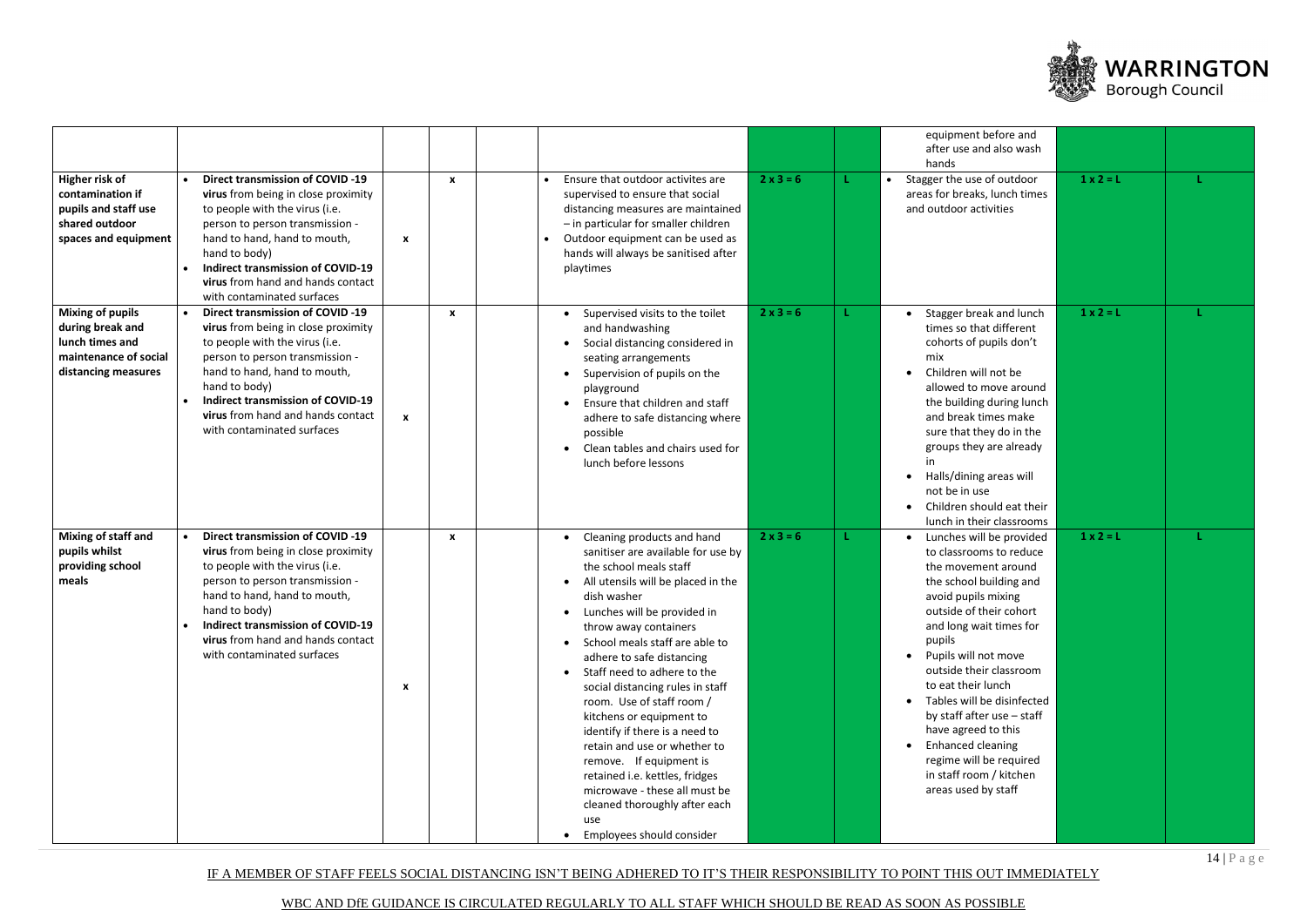WBC AND DfE GUIDANCE IS CIRCULATED REGULARLY TO ALL STAFF WHICH SHOULD BE READ AS SOON AS POSSIBLE



|                                                                                                                                      |                                                                                                                                                                                                                                                                                                                     |                   | bringing their own pack lunch<br>and drinks. These should be<br>kept with personal belongings<br>Dirty plates and utensils must<br>not be left in sinks or the<br>kitchen and should be washed<br>straight after use and then<br>retained with personal<br>belongings                                                                                                                                                                                                                                                                                                                                                                                                                                                                                           |                  |                                                                                                                                                                                             |                  |  |
|--------------------------------------------------------------------------------------------------------------------------------------|---------------------------------------------------------------------------------------------------------------------------------------------------------------------------------------------------------------------------------------------------------------------------------------------------------------------|-------------------|-----------------------------------------------------------------------------------------------------------------------------------------------------------------------------------------------------------------------------------------------------------------------------------------------------------------------------------------------------------------------------------------------------------------------------------------------------------------------------------------------------------------------------------------------------------------------------------------------------------------------------------------------------------------------------------------------------------------------------------------------------------------|------------------|---------------------------------------------------------------------------------------------------------------------------------------------------------------------------------------------|------------------|--|
| <b>Mixing of pupils/staff</b><br>during visits to toilets<br>and hand washing<br>facilities                                          | <b>Direct transmission of COVID -19</b><br>virus from being in close proximity<br>to people with the virus (i.e.<br>person to person transmission -<br>hand to hand, hand to mouth,<br>hand to body)<br><b>Indirect transmission of COVID-19</b><br>virus from hand and hands contact<br>with contaminated surfaces | X<br>X            | Advise pupils and staff to wash<br>their hands for 20 seconds using<br>warm water and soap<br>Place poster within the building<br>on handwashing procedures to<br>be followed.<br>Ensure adequate supply of soap<br>and water available, this must<br>be replenished throughout the<br>day to ensure constant supply<br>available<br>Ensure that toilets do not<br>become crowded by limiting<br>and supervising the number of<br>children or young people who<br>use the toilet facilities at one<br>time<br>Ensure adequate supply of<br>paper towel or hand<br>blowers are in good<br>working order<br>All bins in school should<br>have a lid. Replacement as<br>required. Ensure they are<br>emptied more frequently<br>and waste is disposed of<br>safely | $2x3=6$          | Toilets are in full use for<br>$\bullet$<br>staff and children<br>however, queues must<br>not form within the<br>toilet room<br>Stagger access to toilets<br>and hand washing<br>facilities | $1 \times 2 = L$ |  |
| <b>Unable to maintain</b><br>$\bullet$<br>social distancing<br>measures during<br>contact sport and<br>physical education<br>lessons | <b>Direct transmission of COVID -19</b><br>virus from being in close proximity<br>to people with the virus (i.e.<br>person to person transmission -<br>hand to hand, hand to mouth,<br>hand to body)<br><b>Indirect transmission of COVID-19</b><br>virus from hand and hands contact<br>with contaminated surfaces | $\mathbf{x}$<br>X | PE will happen outside where<br>possible<br>Any shared equipment is cleaned<br>after use<br>Where possible, reduce the amount<br>of contact in sports in line with the<br>most recent guidance                                                                                                                                                                                                                                                                                                                                                                                                                                                                                                                                                                  | $2 \times 3 = 6$ |                                                                                                                                                                                             | $2 \times 3 = 6$ |  |
| <b>Pupils and staff are at</b><br>higher risk of severe<br>illness if they do not                                                    | <b>Direct transmission of COVID -19</b><br>virus from being in close proximity<br>to people with the virus (i.e.                                                                                                                                                                                                    | $\mathbf{x}$<br>X | A risk assessment will be<br>$\bullet$<br>undertaken for those staff<br>or children who are in the                                                                                                                                                                                                                                                                                                                                                                                                                                                                                                                                                                                                                                                              | $2 \times 3 = 6$ | The risk assessment will<br>$\bullet$<br>ensure that appropriate<br>control measures are in                                                                                                 | $1 \times 2 = L$ |  |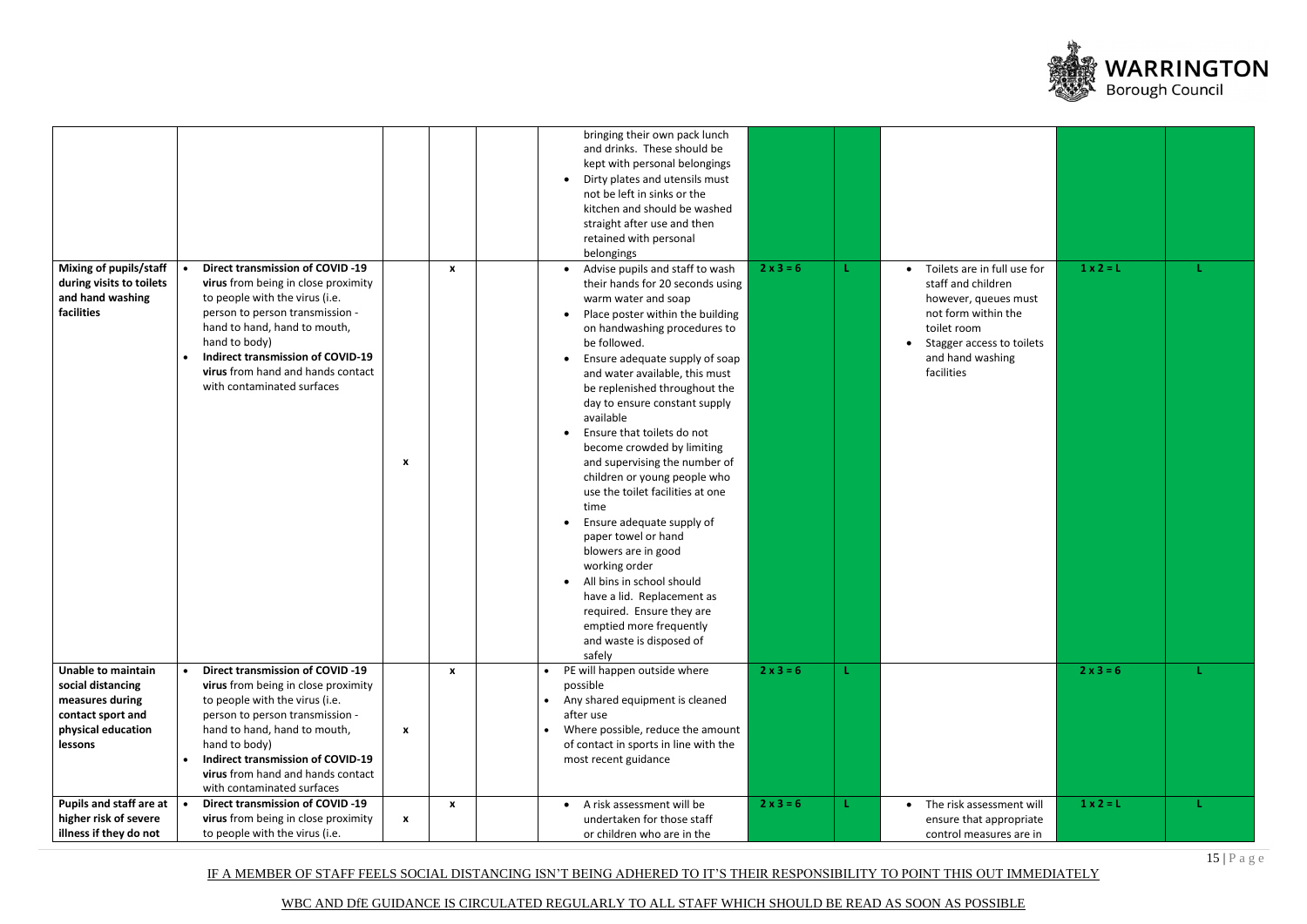WBC AND DfE GUIDANCE IS CIRCULATED REGULARLY TO ALL STAFF WHICH SHOULD BE READ AS SOON AS POSSIBLE



| maintain social<br>clinically vulnerable group,<br>place to keep all<br>person to person transmission -<br>individuals safe<br>distancing / follow<br>hand to hand, hand to mouth,<br>including those who are<br>medical advice<br>pregnant. This will ensure<br>hand to body)<br><b>Indirect transmission of COVID-19</b><br>that appropriate control<br>virus from hand and hands contact<br>measures are put in place<br>with contaminated surfaces                                                                                                                                                                                                                                                                                                                                                                                                                                                                                                                                                                                                                                                                                                                                                                                                                                                                                                                                                                                                                                                                                                                                                                                                                                                                                                                                                                                                                                                                                                                                                                                                                                                                                                                                                                                                                                                                                                                                                                                                                                                                                                                                                                                                 |  |
|--------------------------------------------------------------------------------------------------------------------------------------------------------------------------------------------------------------------------------------------------------------------------------------------------------------------------------------------------------------------------------------------------------------------------------------------------------------------------------------------------------------------------------------------------------------------------------------------------------------------------------------------------------------------------------------------------------------------------------------------------------------------------------------------------------------------------------------------------------------------------------------------------------------------------------------------------------------------------------------------------------------------------------------------------------------------------------------------------------------------------------------------------------------------------------------------------------------------------------------------------------------------------------------------------------------------------------------------------------------------------------------------------------------------------------------------------------------------------------------------------------------------------------------------------------------------------------------------------------------------------------------------------------------------------------------------------------------------------------------------------------------------------------------------------------------------------------------------------------------------------------------------------------------------------------------------------------------------------------------------------------------------------------------------------------------------------------------------------------------------------------------------------------------------------------------------------------------------------------------------------------------------------------------------------------------------------------------------------------------------------------------------------------------------------------------------------------------------------------------------------------------------------------------------------------------------------------------------------------------------------------------------------------|--|
| $1 \times 2 = L$<br><b>Risk of infecting</b><br><b>Direct transmission of COVID -19</b><br>$2x3=6$<br>Ensure that staff are aware of<br>Ensure that staff are<br>$\mathbf{x}$<br>pupils and staff if<br>virus from being in close proximity<br>the process for sending home<br>aware of the process for<br>symptomatic pupils<br>to people with the virus (i.e.<br>pupils or staff if they become<br>sending home parents<br>and staff are not<br>unwell with a new covid-related<br>other staff if they<br>person to person transmission -<br>managed in line with<br>hand to hand, hand to mouth,<br>become unwell with a<br>symptoms<br>the guidance<br>hand to body)<br>new Covid-related<br>Seek advice from the Public<br><b>Indirect transmission of COVID-19</b><br>Health Team on any further<br>symptoms<br>virus from hand and hands contact<br>action to take.<br>If a child is awaiting<br>with contaminated surfaces<br>Publichealth@warrington.gov.u<br>collection:<br>PPE should be worn by<br>staff caring for the child<br>If a child is awaiting collection:<br>while they await<br>Move them to a room where<br>collection if a distance of<br>they can be isolated behind a<br>2 metres cannot be<br>closed door<br>maintained (such as for a<br>Depending on the age of the<br>very young child or a<br>child and with appropriate adult<br>child with complex<br>supervision if required<br>If they need to go to the<br>needs)<br>Call 999 if they are<br>bathroom while waiting to be<br>seriously ill or injured or<br>collected, they should use a<br>their life is at risk<br>separate bathroom if possible.<br>X<br>If a member of staff has<br>The bathroom should be<br>helped someone who<br>cleaned and disinfected using<br>was unwell with<br>standard cleaning products<br>symptoms, they do not<br>before being used by anyone<br>need to go home unless<br>else<br>Call 999 if they are seriously ill<br>they develop symptoms<br>themselves (and in which<br>or injured or their life is at risk.<br>case, a test is available)<br>If a member of staff has helped<br>or the child subsequently<br>someone who was unwell with<br>tests positive. They<br>a new, continuous cough or a<br>should wash their hands<br>high temperature, they do not<br>thoroughly for 20<br>need to go home unless they<br>seconds after any<br>develop symptoms themselves<br>contact with someone<br>(and in which case, a test is<br>who is unwell<br>available) or the child<br>subsequently tests positive.<br>They should wash their hands<br>thoroughly for 20 seconds after<br>any contact with someone who<br>is unwell |  |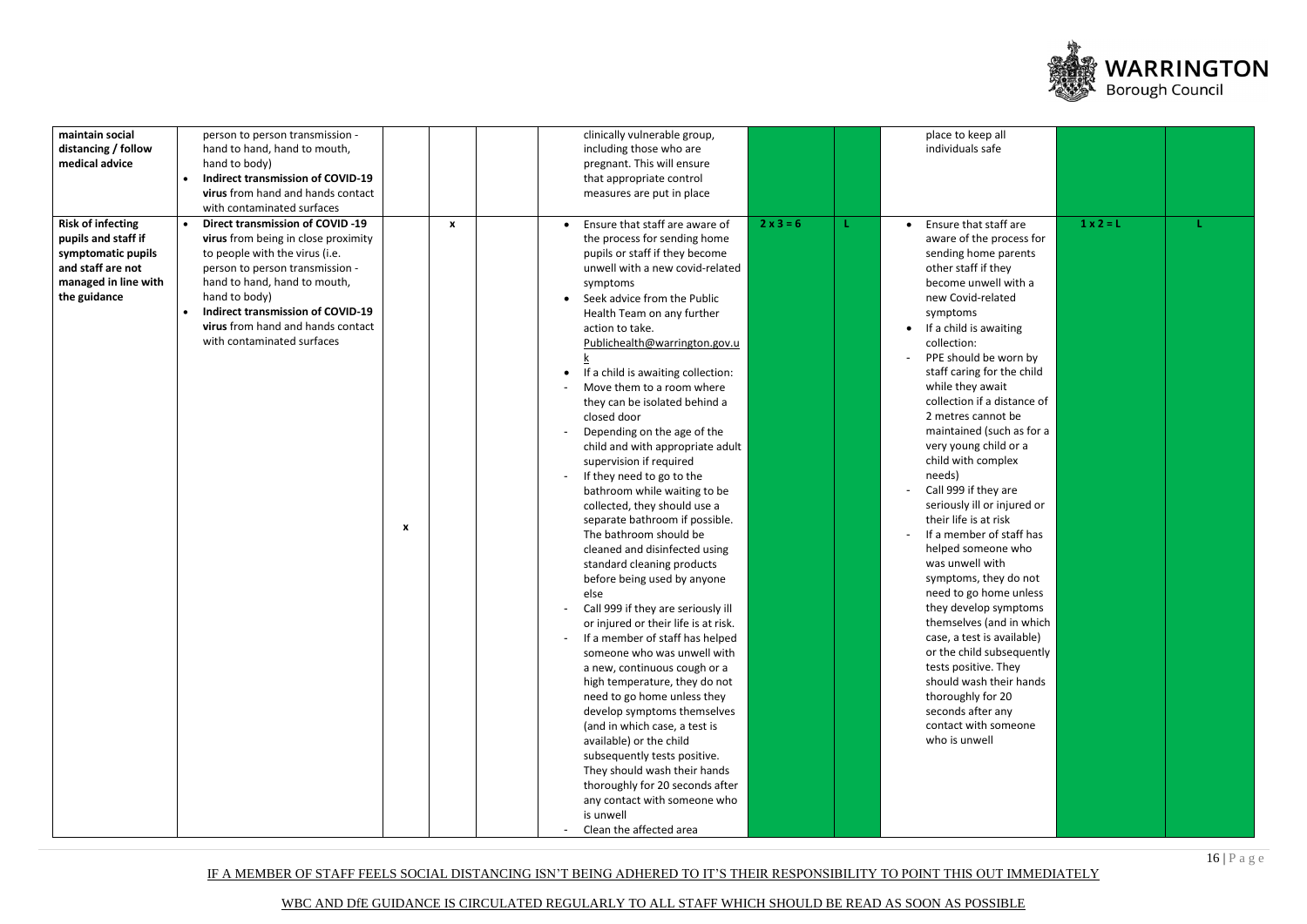WBC AND DfE GUIDANCE IS CIRCULATED REGULARLY TO ALL STAFF WHICH SHOULD BE READ AS SOON AS POSSIBLE



| Visitors do not adhere<br>to social distancing<br>measures put in place                              | <b>Direct transmission of COVID -19</b><br>virus from being in close proximity<br>to people with the virus (i.e.<br>person to person transmission -<br>hand to hand, hand to mouth,<br>hand to body)<br><b>Indirect transmission of COVID-19</b><br>virus from hand and hands contact<br>with contaminated surfaces              |                           | $\mathbf{x}$ |   | with normal household<br>disinfectant after someone<br>with symptoms has left will<br>reduce the risk of passing<br>the infection on to other<br>people<br>• Limit the number of visitors<br>at any one time<br>No parents in the building<br>If visitors do not adhere to<br>the rules, they will be asked<br>to leave<br>Encourage potential visitors<br>to contact the school<br>remotely rather than | $2x3=6$     | <b>Office Staff and Site</b><br>Manager to record<br>of all visitors,<br>including mobile<br>phone numbers to<br>help in the event of<br><b>TEST &amp; TRACE.</b><br>Visitors will be asked<br>to complete a Log                                                                               | $1 \times 2 = L$ |  |
|------------------------------------------------------------------------------------------------------|----------------------------------------------------------------------------------------------------------------------------------------------------------------------------------------------------------------------------------------------------------------------------------------------------------------------------------|---------------------------|--------------|---|----------------------------------------------------------------------------------------------------------------------------------------------------------------------------------------------------------------------------------------------------------------------------------------------------------------------------------------------------------------------------------------------------------|-------------|------------------------------------------------------------------------------------------------------------------------------------------------------------------------------------------------------------------------------------------------------------------------------------------------|------------------|--|
|                                                                                                      |                                                                                                                                                                                                                                                                                                                                  | X                         |              | X | visiting the school<br>Provide a specific time<br>window for essential visits<br>to school                                                                                                                                                                                                                                                                                                               |             | <b>Book and School</b><br>staff will doubly<br>confirm the mobile<br>phone number is<br>correct before the<br>visitor enters the<br>building<br>Updated advice<br>states that Track and<br><b>Trace Records</b><br>should be kept for<br>21 days before<br>details are securely<br>disposed of |                  |  |
| Delivery of inbound<br>good - ineffective<br>infection control and<br>increased risk of<br>infection | <b>Direct transmission of COVID -19</b><br>$\bullet$<br>virus from being in close proximity<br>to people with the virus (i.e.<br>person to person transmission -<br>hand to hand, hand to mouth,<br>hand to body)<br><b>Indirect transmission of COVID-19</b><br>virus from hand and hands contact<br>with contaminated surfaces | $\boldsymbol{\mathsf{x}}$ | $\mathbf{x}$ |   | Ask deliveries to be left at the<br>entrance<br>Introduce greater handwashing<br>and handwashing facilities for<br>workers handling goods and<br>merchandise and providing<br>hand sanitiser where this is not<br>practical                                                                                                                                                                              | $2x3=6$     | Ensure that<br>$\bullet$<br>incoming goods are<br>cleaned if<br>appropriate.<br>It may be possible to<br>isolate some items<br>for 72 hours but<br>most will need to be<br>handled with safety<br>measures in place                                                                            | $1 \times 2 = L$ |  |
| <b>Cleaning - ineffective</b><br>infection control and<br>increased risk of<br>infection             | <b>Direct transmission of COVID -19</b><br>virus from being in close proximity<br>to people with the virus (i.e.<br>person to person transmission -<br>hand to hand, hand to mouth,<br>hand to body)<br><b>Indirect transmission of COVID-19</b><br>virus from hand and hands contact                                            | X                         | $\mathbf{x}$ | X | Agreed schedule with the Cleaning<br>Service<br>Checks to be made throughout the<br>day to ensure adequate supply of<br>soap and water available in all, and<br>sanitiser in strategic<br>Checks to be made that adequate<br>supply of paper towels or hand                                                                                                                                              | $2 x 3 = 6$ | <b>Additional cleaning</b><br>required by bubble staff<br>Deep cleans of the<br>building are put into<br>place where there is a<br>confirmed case of<br>COVID-19<br>Where appropriate,<br>$\bullet$                                                                                            | $1 \times 2 = L$ |  |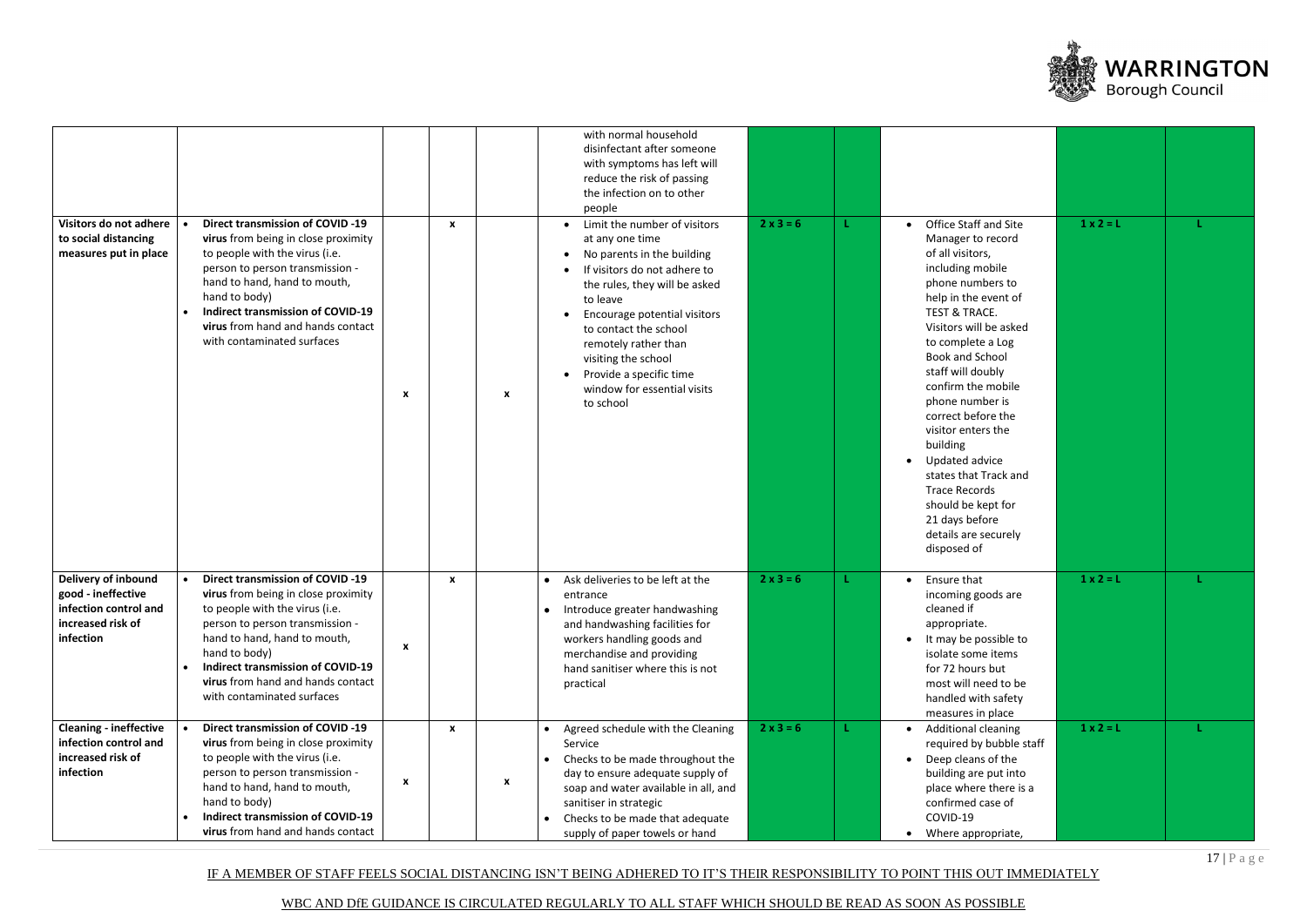WBC AND DfE GUIDANCE IS CIRCULATED REGULARLY TO ALL STAFF WHICH SHOULD BE READ AS SOON AS POSSIBLE



| with contaminated surfaces                         |                           | blowers available (in good working  |            | classroom doors can be      |                  |  |
|----------------------------------------------------|---------------------------|-------------------------------------|------------|-----------------------------|------------------|--|
|                                                    |                           | order) to dry hands                 |            | open. Additional risk       |                  |  |
|                                                    |                           | Place hand sanitiser in reception   |            | assessment will be          |                  |  |
|                                                    |                           | area for visitors and in strategic  |            | available where this may    |                  |  |
|                                                    |                           | placement around school for staff   |            | pose a hazard for specific  |                  |  |
|                                                    |                           | and pupils (supervision may be      |            | pupils. Additional          |                  |  |
|                                                    |                           | required for younger pupils)        |            | written procedure           |                  |  |
|                                                    |                           | Check rubbish bins are emptied      |            | should be produced and      |                  |  |
|                                                    |                           | throughout the day - consider using |            | shared with staff           |                  |  |
|                                                    |                           | bins with lids with operated foot   |            | regarding the closing       |                  |  |
|                                                    |                           | pedals                              |            | procedures of fire doors,   |                  |  |
|                                                    |                           | Frequently touched surfaces are     |            | a copy of the procedure     |                  |  |
|                                                    |                           | cleaned frequently                  |            | should be placed with       |                  |  |
|                                                    |                           |                                     |            | the fire risk assessment    |                  |  |
|                                                    |                           | Toys, books, desks, chairs, doors,  |            | and included in the fire    |                  |  |
|                                                    |                           | sinks, toilets, light switches,     |            | evacuation procedure        |                  |  |
|                                                    |                           | bannisters, are cleaned more        |            |                             |                  |  |
|                                                    |                           | regularly than normal               |            | Assembly points around      |                  |  |
|                                                    |                           | Spaces are well ventilated using    |            | school                      |                  |  |
|                                                    |                           | natural ventilation (opening        |            | Cleaning products and       |                  |  |
|                                                    |                           | windows) or ventilation units       |            | gloves to be made           |                  |  |
|                                                    |                           |                                     |            | available for use in        |                  |  |
|                                                    |                           |                                     |            | specific areas of school    |                  |  |
|                                                    |                           |                                     |            | Increased hours for         |                  |  |
|                                                    |                           |                                     |            | caretaker who can           |                  |  |
|                                                    |                           |                                     |            | provide urgent              |                  |  |
|                                                    |                           |                                     |            | assistance is required in   |                  |  |
|                                                    |                           |                                     |            | a classroom with            |                  |  |
|                                                    |                           |                                     |            | cleaning                    |                  |  |
| <b>PPE</b><br>Lack of PPE when having to undertake | $\boldsymbol{\mathsf{x}}$ | Where PPE is identified as          | $2 \times$ |                             | $1 \times 2 = L$ |  |
| a task where social distancing                     |                           | required; an adequate               | 3          | Staff have been             |                  |  |
| measures cannot be met.                            |                           | supply of these must be             | amar.      | reminded on how to put      |                  |  |
|                                                    |                           | provided and available for          | 6          | on and remove any PPE       |                  |  |
|                                                    |                           | use                                 |            | provided safely and how     |                  |  |
|                                                    |                           | Where safe distancing cannot        |            | to dispose of them safely   |                  |  |
|                                                    |                           | be met it is essential that         |            |                             |                  |  |
|                                                    |                           | further measures are                |            | Public Health guidance      |                  |  |
|                                                    |                           | introduced to minimise the risk     |            | on the use of PPE           |                  |  |
|                                                    |                           |                                     |            | (personal protective        |                  |  |
| X                                                  |                           | considers using protective          |            |                             |                  |  |
|                                                    |                           | screens, PPE, keep time to a        |            | equipment) to protect       |                  |  |
|                                                    |                           | minimum, etc.                       |            | against COVID-19 relates    |                  |  |
|                                                    |                           | Hands should be washed for 20       |            | to health care settings. In |                  |  |
|                                                    |                           | seconds or hand sanitiser           |            | all other settings          |                  |  |
|                                                    |                           | should be used before putting       |            | individuals are asked to    |                  |  |
|                                                    |                           | face covering on. Handwashing       |            | observe social distancing   |                  |  |
|                                                    |                           | should be continued                 |            | measures and practice       |                  |  |
|                                                    |                           | throughout the day                  |            | good hand hygiene           |                  |  |
|                                                    |                           | Avoid touching the face             |            | behaviours                  |                  |  |
|                                                    |                           | covering whilst being worn          |            | • If working in close       |                  |  |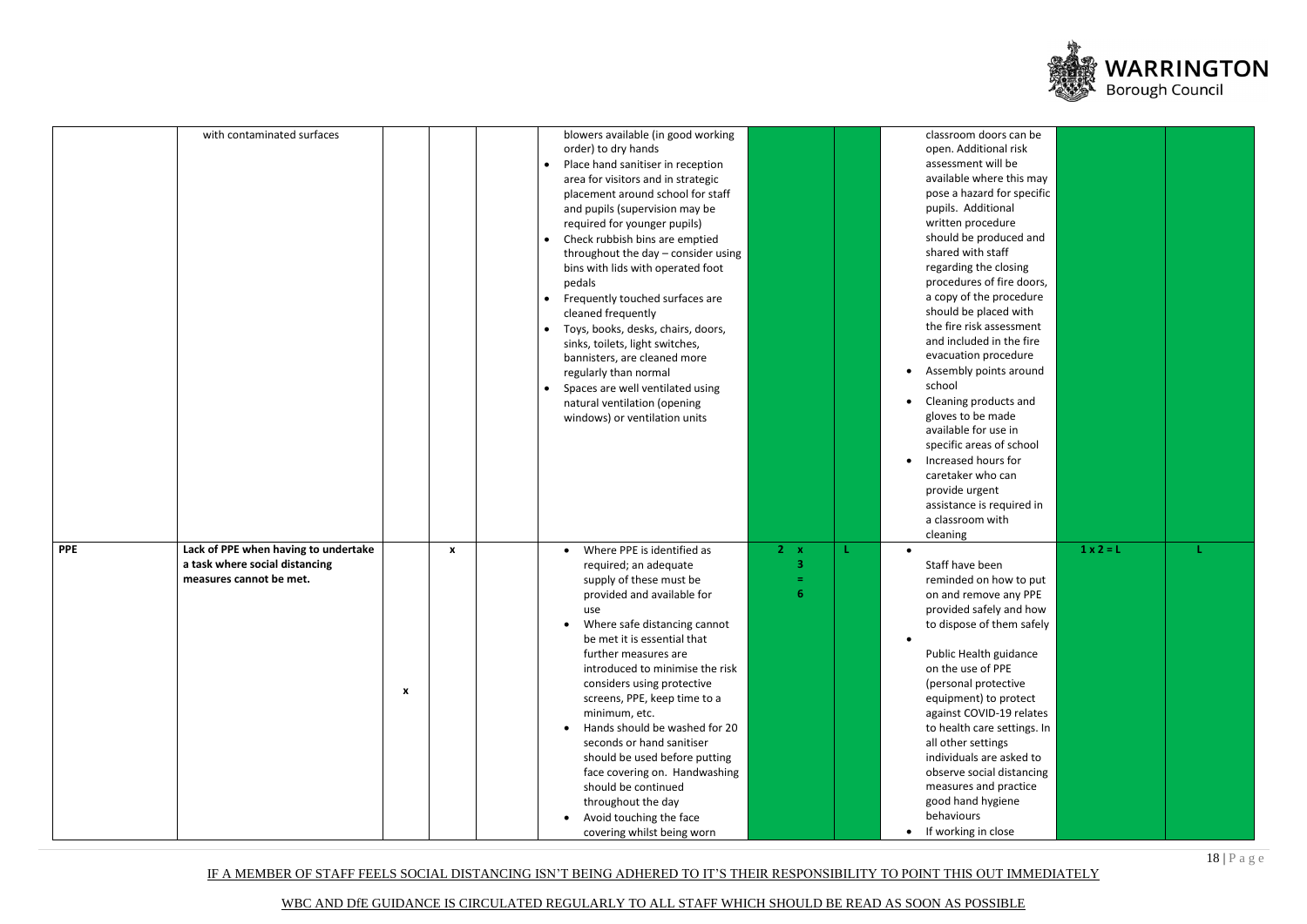IF A MEMBER OF STAFF FEELS SOCIAL DISTANCING ISN'T BEING ADHERED TO IT'S THEIR RESPONSIBILITY TO POINT THIS OUT IMMEDIATELY



| Reporting of injuries,<br><b>Diseases and</b><br><b>Dangerous</b><br><b>Occurrences to the</b><br><b>HSE</b>                                                           | Lack of reporting to the HSE any<br>incident in work that has led to the<br>possible exposure of covid-19                                                                                                                                                                                                                        | X                | $\boldsymbol{\mathsf{x}}$<br>X                | <b>Existing RIDDOR procedures</b><br>are adhered to                                                                                                                                                                                                        | $2 \times 3 = 6$ | contact with a pupil or<br>member of staff and<br>carrying out an aerosol<br>generating procedure an<br>IIR2 mask should be used<br>as a minimum<br>See GOV.UK guidance regarding<br>personal protective equipment.<br>Face coverings are not<br>required during normal<br>operation<br>All relevant staff to be<br>made aware of the<br>changes made to the<br>Reporting of Injuries,<br>Diseases and Dangerous<br><b>Occurrence Regulation</b><br>2013 to ensure the<br>appropriate information<br>is sent to the Community<br>Safety and Resilience<br>Team via the online<br>accident/incident<br>reporting system - who<br>will report onto the HSE<br>on the behalf of all<br>Community schools and<br>those that buy into the<br>H&S Service via an SLA<br>See HSE guidance re RIDDOR<br>and Coronavirus (COVID-19)<br>More information the reporting<br>of RIDDOR incidents can be<br>found in the qtr. 2 Edition of the<br><b>Schools Health and Safety</b><br><b>Bulletin via MSS</b> | $1 \times 2 = 2$ |  |
|------------------------------------------------------------------------------------------------------------------------------------------------------------------------|----------------------------------------------------------------------------------------------------------------------------------------------------------------------------------------------------------------------------------------------------------------------------------------------------------------------------------|------------------|-----------------------------------------------|------------------------------------------------------------------------------------------------------------------------------------------------------------------------------------------------------------------------------------------------------------|------------------|-------------------------------------------------------------------------------------------------------------------------------------------------------------------------------------------------------------------------------------------------------------------------------------------------------------------------------------------------------------------------------------------------------------------------------------------------------------------------------------------------------------------------------------------------------------------------------------------------------------------------------------------------------------------------------------------------------------------------------------------------------------------------------------------------------------------------------------------------------------------------------------------------------------------------------------------------------------------------------------------------|------------------|--|
| <b>Structure within our</b><br>setting with effect<br>from 7 <sup>th</sup> September<br><b>Unable to maintain</b><br>social distancing<br>measures in the<br>classroom | <b>Direct transmission of COVID -19</b><br>$\bullet$<br>virus from being in close proximity<br>to people with the virus (i.e.<br>person to person transmission -<br>hand to hand, hand to mouth,<br>hand to body)<br><b>Indirect transmission of COVID-19</b><br>virus from hand and hands contact<br>with contaminated surfaces | $\boldsymbol{x}$ | $\boldsymbol{\mathsf{x}}$<br>$\boldsymbol{x}$ | Consider which lessons or<br>classroom activities could<br>take place outdoors<br>Remove unnecessary items<br>from classrooms and other<br>learning environments<br>where there is space to<br>store it elsewhere<br>Remove soft furnishings,<br>$\bullet$ | $2 \times 3 = 6$ | Children have been<br>$\bullet$<br>organised into class/year<br>bubbles to ensure their<br>safety whilst balancing<br>the curriculum<br>Where possible, Staff will<br>stay with their own<br>bubble and not mix with<br>others                                                                                                                                                                                                                                                                                                                                                                                                                                                                                                                                                                                                                                                                                                                                                                  | $1 \times 2 = 2$ |  |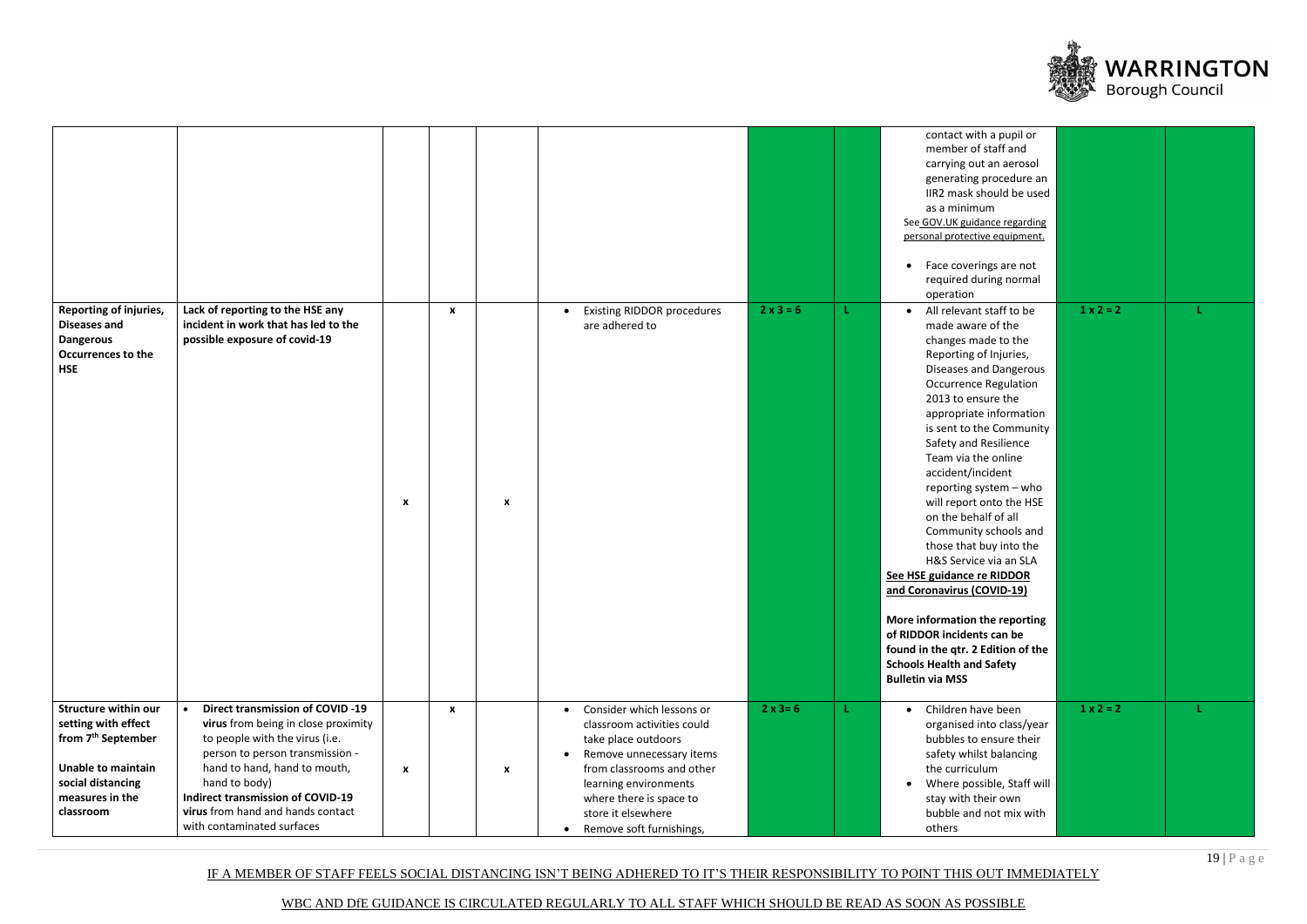WBC AND DfE GUIDANCE IS CIRCULATED REGULARLY TO ALL STAFF WHICH SHOULD BE READ AS SOON AS POSSIBLE



|                                                                         | Higher risk of contamination if<br>staff share spaces.                                                                                                                                                                                                                                                                        |              |              |                           | soft toys and toys that are<br>hard to clean (such as those<br>with intricate parts)<br>Where a sink is not nearby,<br>provide hand sanitiser and<br>tissues in classrooms and other<br>learning environments.<br>Pupils to bring own water bottle<br>in<br>Ensure good supply of gloves<br>and cleaning products are<br>available within each classroom.<br>within |                  | Staggered playtimes<br>remain in place<br>Where children are in<br>lessons which increase<br>the risk of transmission<br>e.g. PE and music, the<br>curriculum has been<br>adapted to meet<br>requirements                                                                                                                       |                  |  |
|-------------------------------------------------------------------------|-------------------------------------------------------------------------------------------------------------------------------------------------------------------------------------------------------------------------------------------------------------------------------------------------------------------------------|--------------|--------------|---------------------------|---------------------------------------------------------------------------------------------------------------------------------------------------------------------------------------------------------------------------------------------------------------------------------------------------------------------------------------------------------------------|------------------|---------------------------------------------------------------------------------------------------------------------------------------------------------------------------------------------------------------------------------------------------------------------------------------------------------------------------------|------------------|--|
|                                                                         |                                                                                                                                                                                                                                                                                                                               |              |              |                           | Open windows<br>to<br>enable<br>classroom<br>ventilation (consider users<br>within the room and only<br>do this if it safe to do so,<br>consider individuals with<br>any medical condition that<br>may be affected, i.e. hay<br>fever, allergies)<br>Wherever possible, desks<br>will be forward facing                                                             |                  |                                                                                                                                                                                                                                                                                                                                 |                  |  |
| <b>Response to infection</b><br>as of September 7 <sup>th</sup><br>2020 | Direct transmission of COVID -<br>$\bullet$<br>19 virus from being in close<br>proximity to people with the<br>virus (i.e. person to person<br>transmission - hand to hand,<br>hand to mouth, hand to body)<br>Indirect transmission of<br>COVID-19 virus from hand and<br>hands contact with<br>contaminated surfaces        | $\mathbf{x}$ | $\mathbf{x}$ | $\boldsymbol{\mathsf{x}}$ | Continue use of log book<br>to assist the school in<br>tracking/tracing people<br>who visit the building<br>Manage confirmed cases of<br>COVID 19 amongst the<br>school community<br>Contain any outbreak by<br>following any local health<br>protection team advice                                                                                                | $2 \times 3 = 6$ | Engage with NHS<br><b>Test and Trace</b><br>process<br>The school has a limited<br>number of test kits<br>which can be distributed<br>(at the discretion of the<br>HT) to those families<br>who are deemed to need<br>them<br>School to participate in<br>$\bullet$<br>local or national<br>lockdown procedures if<br>required. | $2 \times 3 = 6$ |  |
| <b>Incorrect use of NHS</b><br>Covid-19 App                             | Direct transmission of COVID -<br>19 virus from being in close<br>proximity to people with the<br>virus (i.e. person to person<br>transmission - hand to hand,<br>hand to mouth, hand to body)<br>Indirect transmission of<br>$\bullet$<br><b>COVID-19 virus</b> from hand and<br>hands contact with<br>contaminated surfaces | $\mathbf{x}$ | X            | $\boldsymbol{\mathsf{x}}$ | The NHS Covid-19 App<br>https://covid19.nhs.uk/pdf/<br>introducing-the-app.pdf<br>Is available to all staff to<br>download<br>Guidance and further<br>information is available via<br>https://covid19.nhs.uk/<br>Staff to be advised to<br>continue to engage with<br>NHS Test and Trace                                                                            | $2 \times 3 = 6$ | Use of the NHS<br>Covid-19 App to be<br>discussed with staff<br>NHS Covid-19 QS<br>$\bullet$<br>Code posters to be<br>displayed<br>Visitors to be made<br>aware of the QS<br>Code for the building<br>to allow them to<br>scan the code if they                                                                                 | $2 \times 3 = 6$ |  |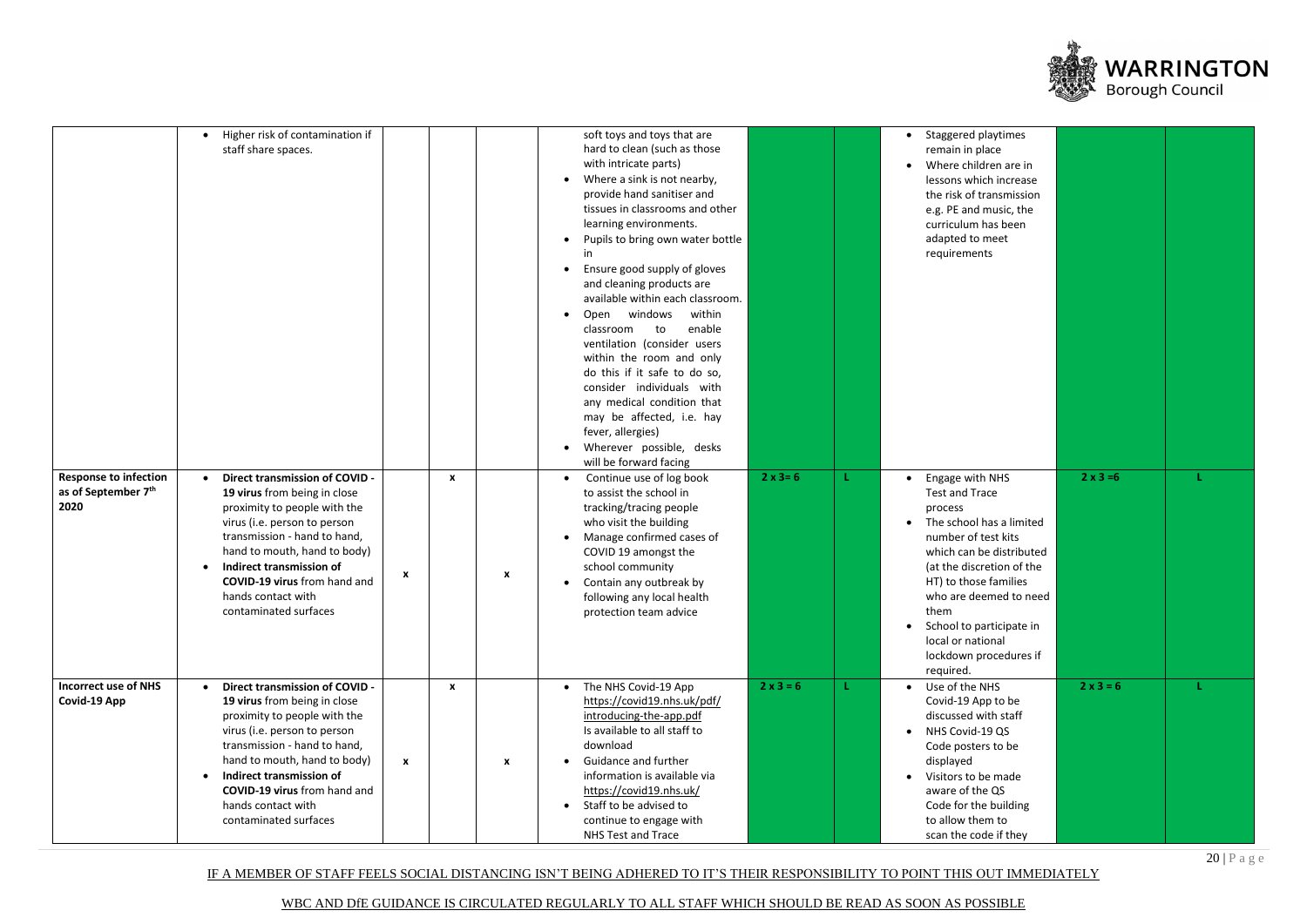IF A MEMBER OF STAFF FEELS SOCIAL DISTANCING ISN'T BEING ADHERED TO IT'S THEIR RESPONSIBILITY TO POINT THIS OUT IMMEDIATELY



| <b>NHS</b><br>ended  |  |
|----------------------|--|
| are<br>ed with<br>`S |  |
|                      |  |
|                      |  |
|                      |  |
|                      |  |
|                      |  |
|                      |  |
|                      |  |
|                      |  |
|                      |  |
|                      |  |
|                      |  |

|  | alongside the App being           | are using the NHS              |
|--|-----------------------------------|--------------------------------|
|  | used                              | Covid-19 App                   |
|  | All staff to be made aware        | It is recommended<br>$\bullet$ |
|  | of the features of the App        | that any                       |
|  | and the processes to follow       | notifications are              |
|  | in regards to the App and         | communicated witl              |
|  | any notifications received:       | Phase Leaders                  |
|  | $\circ$ Trace – alerts the        |                                |
|  | individual if they                |                                |
|  | were in close                     |                                |
|  | contact with a                    |                                |
|  | confirmed case                    |                                |
|  | $\circ$ Alert – provides the      |                                |
|  | individual with the               |                                |
|  | risk level associated             |                                |
|  | with coronavirus in               |                                |
|  | their local area                  |                                |
|  | Check In - allows<br>$\circ$      |                                |
|  | individuals to check              |                                |
|  | into locations via                |                                |
|  | the App and official              |                                |
|  | NHS QR codes                      |                                |
|  | Symptoms - allows<br>$\circ$      |                                |
|  | the individual to                 |                                |
|  | check symptoms                    |                                |
|  | against government                |                                |
|  | guidance and to get               |                                |
|  | advice                            |                                |
|  | Test - allows the<br>$\circ$      |                                |
|  | individual to order               |                                |
|  | a free test and to                |                                |
|  | receive results via               |                                |
|  | the App                           |                                |
|  | Isolate - provides<br>$\circ$     |                                |
|  | an isolation                      |                                |
|  | 'companion', which                |                                |
|  | counts down how                   |                                |
|  | many days they                    |                                |
|  | have to isolate and               |                                |
|  | provides useful                   |                                |
|  | links and advice                  |                                |
|  | Bluetooth must be<br>$\circ$      |                                |
|  | enabled for the App               |                                |
|  | to work                           |                                |
|  | If an individual tests<br>$\circ$ |                                |
|  | positive, the App                 |                                |
|  | will ask them to                  |                                |
|  | allow others they                 |                                |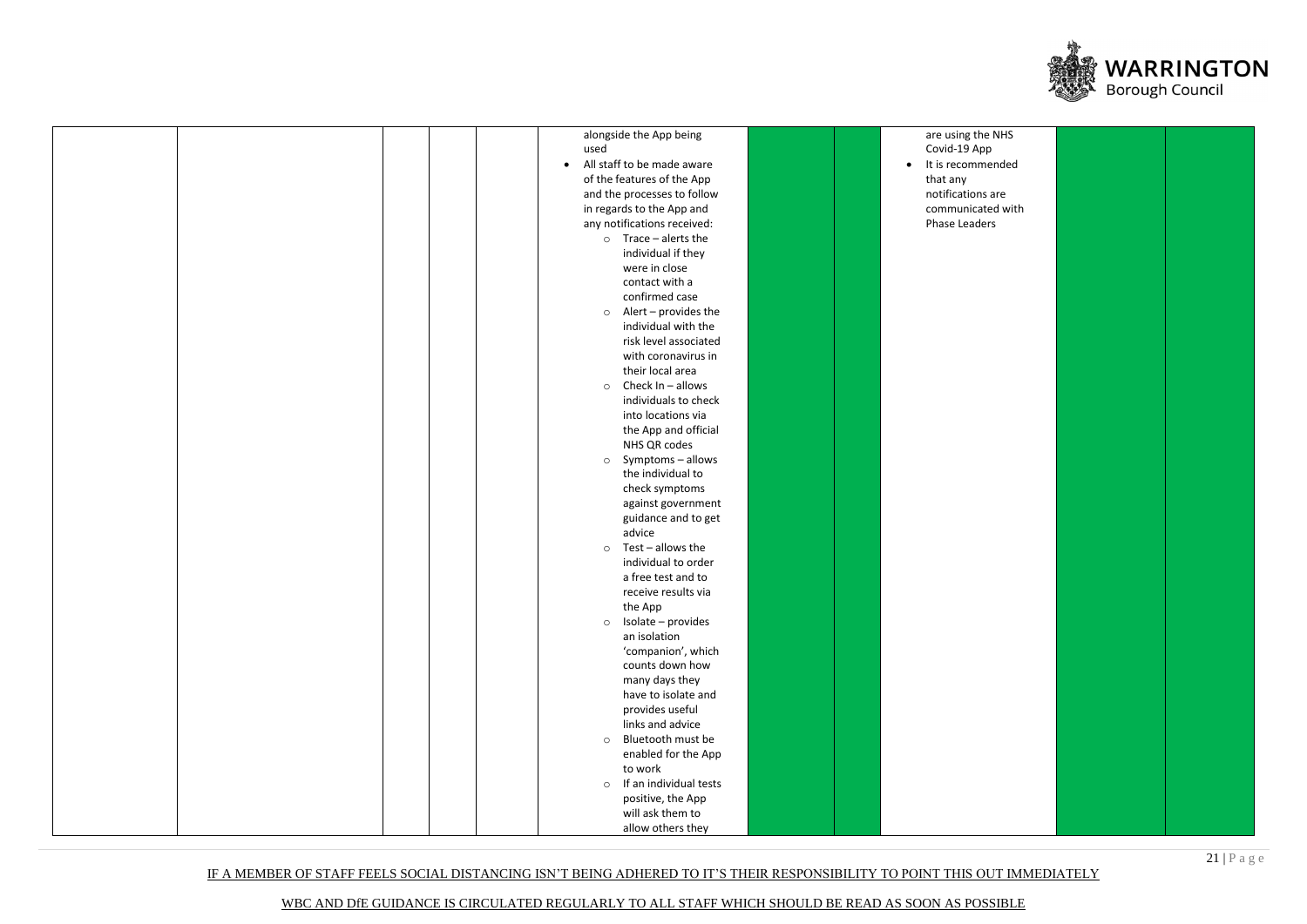IF A MEMBER OF STAFF FEELS SOCIAL DISTANCING ISN'T BEING ADHERED TO IT'S THEIR RESPONSIBILITY TO POINT THIS OUT IMMEDIATELY





| Not enough<br>consideration being<br>given to staff<br>wellbeing                             | Lack of support for staff<br>$\bullet$<br>feeling high levels of anxiety<br>could result in ongoing mental<br>health problems and absence<br>from the workplace                                                                                                                                                        | $\boldsymbol{\mathsf{x}}$ | $\mathbf{x}$ | have been in<br>contact with to be<br>alerted<br>The tracing<br>$\circ$<br>function can be<br>paused<br>$\circ$ A reminder can be<br>set to switch the<br>App back on<br>o The App doesn't<br>work if the phone is<br>switched off<br>The use of the App doesn't<br>replace the procedures<br>which staff should follow in<br>the event that they test<br>positive. The escalation<br>procedure remains the<br>same<br>The use of the App doesn't<br>replace the requirement for<br>social distancing<br>Individuals must report a<br>positive test result to their<br>Phase Leader<br>Senior Leaders will promote<br>mental health and<br>wellbeing awareness to<br>staff during the pandemic<br>and will offer whatever<br>support they can to help<br>Reference-<br>$\boldsymbol{x}$<br>https://www.mind.org.uk/i<br>nformation-<br>support/coronavirus-and-<br>your-wellbeing/ | $2 x 3 = 6$      | L  | • Regular<br>communication of<br>mental health<br>information and<br>open door policy for<br>those who need<br>additional support<br>• Reference - GOV.UK<br>Guidance for the<br>public on the mental<br>health and wellbeing<br>aspects of<br>coronavirus | $2 \times 3 = 6$ |  |
|----------------------------------------------------------------------------------------------|------------------------------------------------------------------------------------------------------------------------------------------------------------------------------------------------------------------------------------------------------------------------------------------------------------------------|---------------------------|--------------|------------------------------------------------------------------------------------------------------------------------------------------------------------------------------------------------------------------------------------------------------------------------------------------------------------------------------------------------------------------------------------------------------------------------------------------------------------------------------------------------------------------------------------------------------------------------------------------------------------------------------------------------------------------------------------------------------------------------------------------------------------------------------------------------------------------------------------------------------------------------------------|------------------|----|------------------------------------------------------------------------------------------------------------------------------------------------------------------------------------------------------------------------------------------------------------|------------------|--|
| Response to new<br>guidance for self-<br>isolation periods 11 <sup>th</sup><br>December 2020 | Direct transmission of COVID -<br>$\bullet$<br>19 virus from being in close<br>proximity to people with the<br>virus (i.e. person to person<br>transmission - hand to hand,<br>hand to mouth, hand to body)<br>Indirect transmission of<br>COVID-19 virus from hand and<br>hands contact with<br>contaminated surfaces | $\boldsymbol{\mathsf{x}}$ | $\mathbf{x}$ | School must send home<br>those pupils and staff who<br>have been in close contact<br>with the person who has<br>tested positive, advising<br>$\boldsymbol{\mathsf{x}}$<br>them to self-isolate for 10<br>days from the day after the<br>contact with the individual<br>who has tested positive<br>The isolation period will<br>$\bullet$                                                                                                                                                                                                                                                                                                                                                                                                                                                                                                                                           | $2 \times 3 = 6$ | ÷. | Adherence to all<br>$\bullet$<br>guidance from the<br><b>Chief Medical Officer</b><br>and Public Health<br>England                                                                                                                                         | $2 \times 3 = 6$ |  |